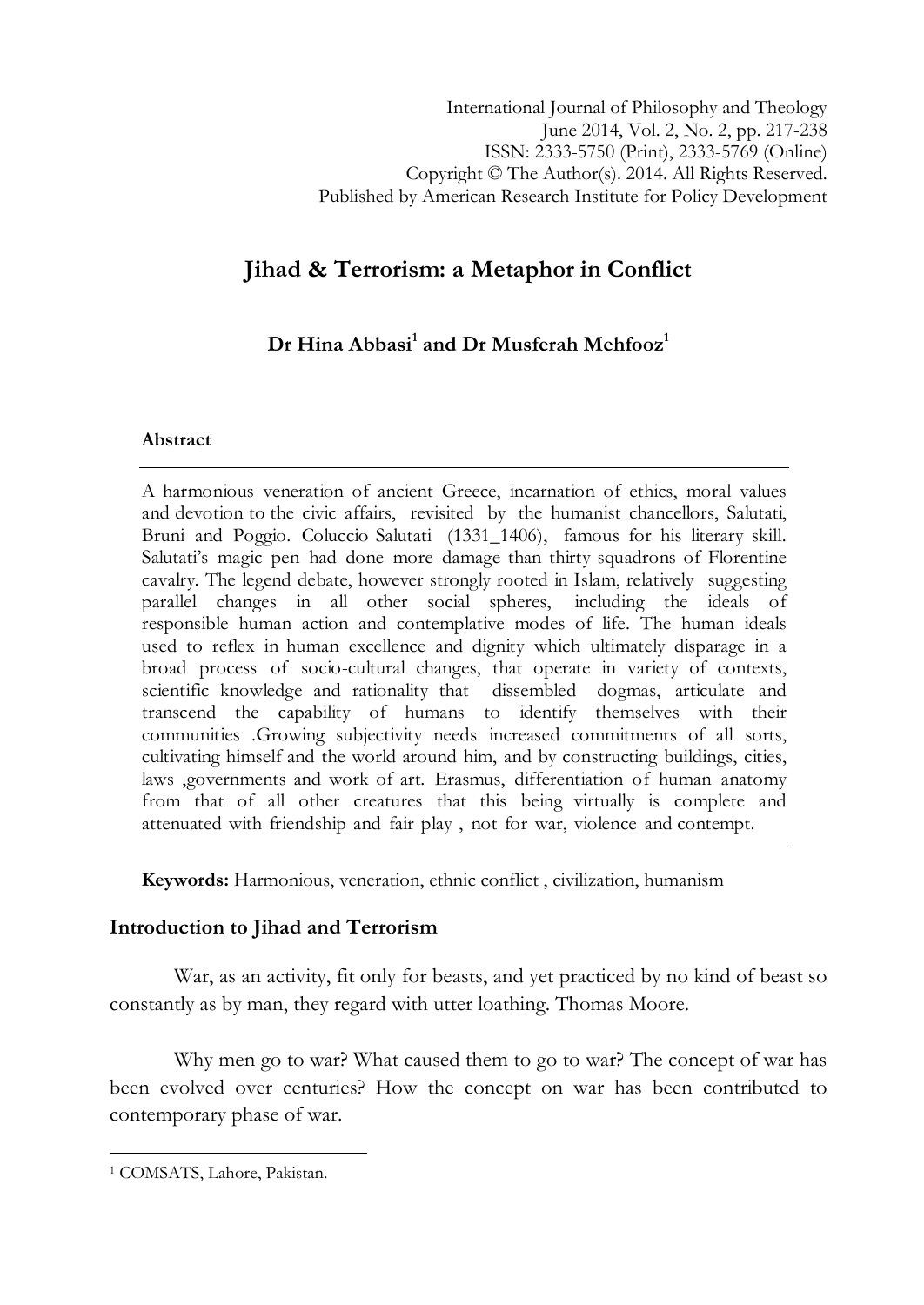William Stubbs in the third volume of his constitutional history of England, published in 1878, discussed the various pretext upon which war have been usually waged. The king of the Middle ages , went to war for rights, not for interests and still less for ideas. The tracheotomy of the rights, of interests and of ideas is a progression from bad to worse. Warfare for ideas,' is a more destructive and fearful warfare and have its genesis in the French revolution.  $\{1\}$ 

Why men go to war? Is war legitimate? Is there any concept like just war? there morally acceptable cause to justify war? William Stubbs in the third volume of his Constitutional History of England, published in 1878, writes, the king of the Middle Ages, went to war for rights, not for interests, still less for ideas. For rights, for interests, for ideas, these three phrases implicit progression from bad to worse in the pretext upon which war have been usually waged.

Arab and Arabic history with its reliance on expert knowledge and central ethos, augmented traditions and religious doctrine provided the context to understand religious belief and practice. Classical Islam inculcate a rich heritage, progressive growth in literature, foster human processes, moral and ethical guidance, provided the context and rearticulated the mechanism which drove these processes and increasingly shaped ethos of the European Enlightment, that scientific knowledge and rationality would tame the natural world and overcome the dogmas of tradition. {2}

George Makdisi acknowledge a profound link between Arabic Thought and Western humanism, ultimately have had disembodied relationship of emergent modernity which had a crucial impact on the genesis of European Renaissance {3.}

Al-mawardi (d.io58) articulated, increasingly shaped intellectual and distinct conception of jihad as distinct, otherwise and overcome the dogmas of tradition. Mt p.154

From eleventh to fourteenth century the leadership declared jihad, the loosely connected ecumenical efforts the leaders to articulate religious fervor from Byzantines to Ottoman sultans, declared, that fight against enemy is a jihad, the misconception greatly contested the sanctity of the holy conception of the jihad. M t p.155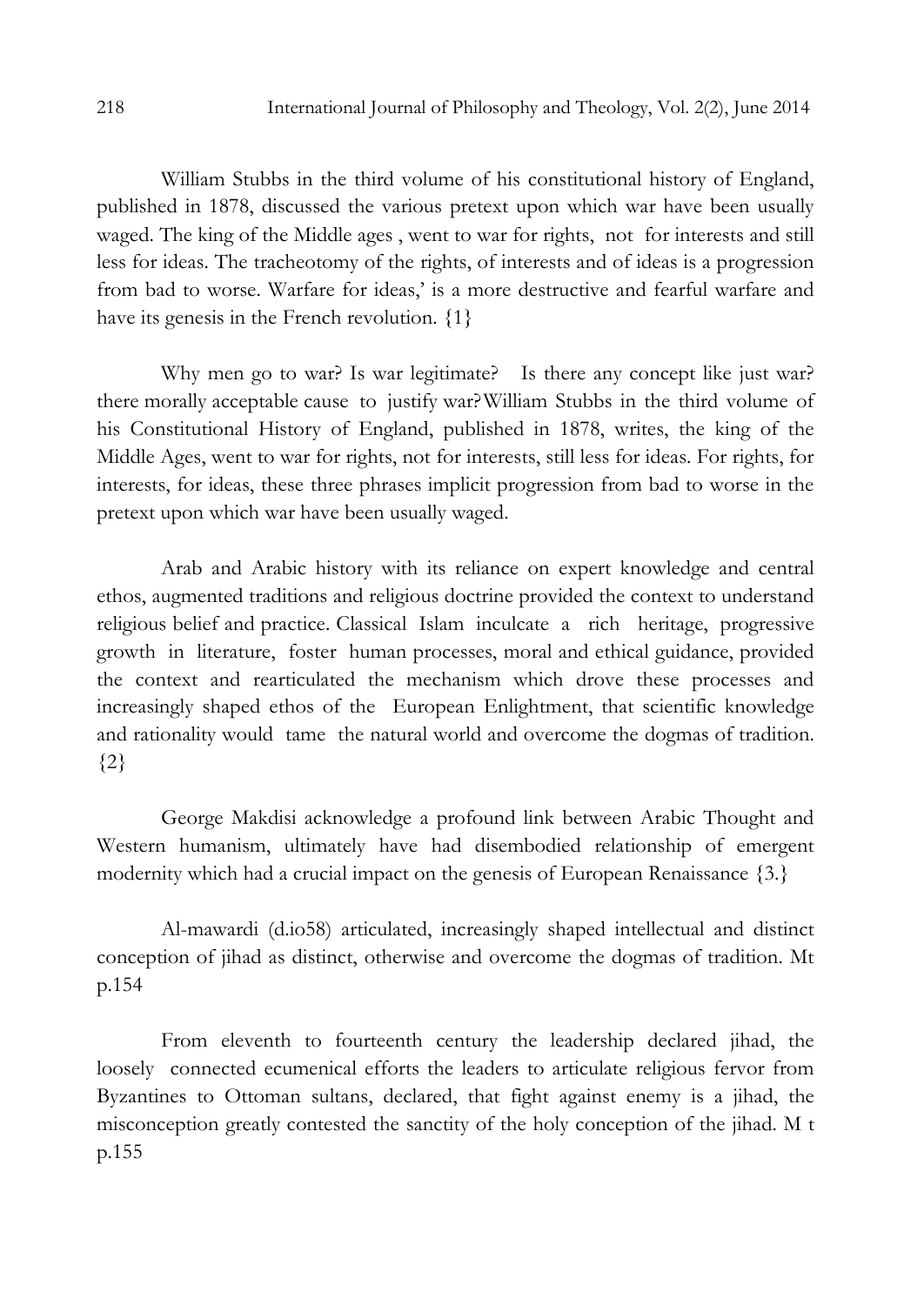A period of intense philosophical development and by the AL Farabi eluded the title of second teacher, moves from metaphysics to methodology a move that anticipates modernity aimed at synthesis of philosophy and Sufism. For several centuries had great influence on science and philosophy that operate in a variety of contexts, it was now possible to understand religion and belief distinct from other organizational aspects of human life. {4}

To note the obvious rigorous developments and integrating processes, Iben Rushed resorted to secularism a necessity to amplifies and reconstitute religious thought.  $\{5\}$ 

The religion-philosophical thought facilitate as one of the largest technology transfer in the world history. Production in knowledge, with the philosophical activity, willingness to both, accept and challenge, recognize science and philosophy subordinate to morality, the art of persuasion, the capacity to peruse others all men and women to lead the good life, open the new horizons for humanity , emphasized knowledge, meaning and value.  $\{6\}$ 

The medieval Islamic thought expressed cumulative humanistic ideas; a wide range of Islamic writings covered the human aesthetics, culture, love, poetry, history and philosophical theology. Those humanistic concepts, central ideas were realm of phenomenon, has been developed not so much through introduction of strictly new ideas, but through creating a new configuration of familiar notes. For that reason transformation was humanistic in nature, the rapid growing religious affiliation, the expansion of humanitarian concepts ultimately acceselerated the process of modernity {7.}

Thus Islam like an autonomous force fills a gap between histories and progressively attenuated with the expansion of humanism. There was a profound encounter between Muslim philosophers and Greek heritage resulting in a vibrant socially and religiously salient implications, radically unfold the indefinite tracts of enlighten, modernity, in terms of the progressive growth and access, as it was the fastest growing religious affiliation in the world. ${8}$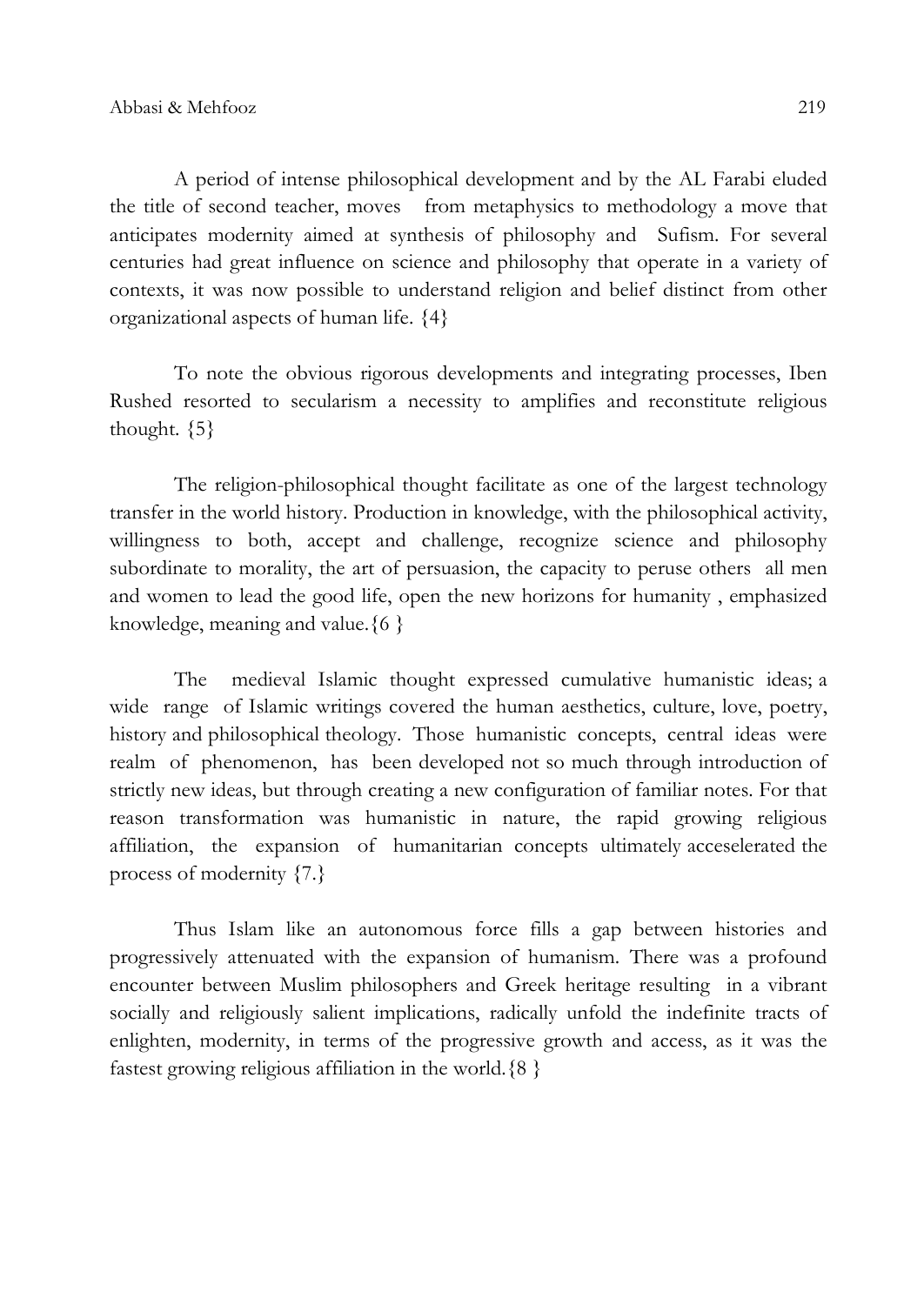However, Cowdry, emphasized, a total ideological warfare emerged in the late eleventh century with the beginning of the Crusades, and left an inedible influence on the western civilization which ultimately shaped western ideas. Moreover the doctrine of limited war, the fractionating processes, requiring ecclesial sanctions, an increasing preoccupation for interest which ultimately consolidated the concept of limited war. {9]

Far more destructive and fearful warfare for ideas gained increasing currency with the French revolution. With the French revolution, emerged the stability factors of European history dynasty, nationalities, and freedom, having deep roots in Christian tradition.{10} The idea that religion and politics provided the context in which religion fostered as distinct from other institutional spheres, The questions of demarcation and jurisdiction between church and state hollowed out, these fractionating processes effect organizations of all kinds, religious, political and economic The metaphor in conflict with note able exceptions already transcend in Christian tradition render unto Caeser the things which are Caeser's and unto god the things which are gods."{11}

The growing conflict between state and church, nation state emerged claims to legitimacy came to posses the power and exerted control. Thus there is often congruence between Islam and west, with particular emphasis having diverse and different perceptions, radically different, warfare for ideas.

Having common and compatible histories, extraordinary diversity of religious culture and doctrine, however, the continuous vitality of Islam can be compared to Christianity. In the post cold war era, the introduction of strictly new ideas creating a new con figuration, a metaphor in conflict embedded in cultural conflicts came to revived and renewed ethno genesis and the indigenization of sub national groups.

By becoming more visible, self conscious and politically contentious, paradoxically proliferating state structure, it dominates much of the world which use their culture, a push factor for cultural transformation. The philosophy of belligerency, the idea of holy war have not ceased yet, continues even today that the participant, invoked sanctity and gods support, taking up arms through slaughter others gain spiritual sanctification, an absurd, cruel lapse in the human development.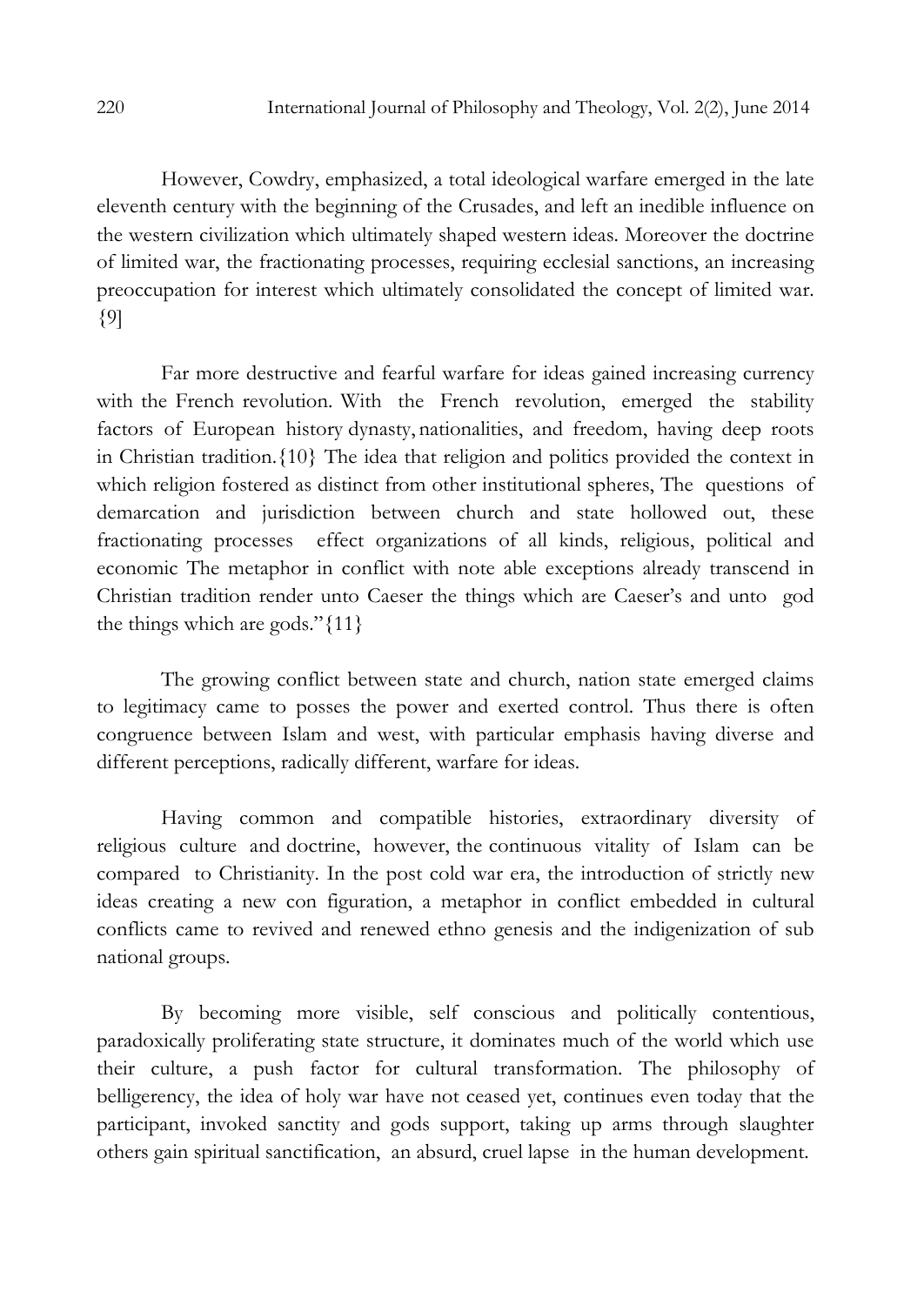Terrorism is a cruel lapse in the history of man-kind, a movement back ward to barbarianism. Taking up arms with the intention of deliberate killing, creating fear and violence and stressing that it is sanctified by divine will or is justified by the cause itself is inhuman and regrettable.  ${12}$ 

The paradoxical nature of war with a conscious belief that cause is relatively greater importance and visibility than their own lives, nothing more clearly demonstrate the hallmark of religion as it is understood in the time of its inception.

The doctrinal hallmark of Islamic concept of jihad as it was understood in the early period, that it develop gradually in the Arabian environment, out of the circumstances, in which the newly emerged community had to differentiate, to become distinct from other institutional spheres and competing religious hostility and judicatories. Emphasizing the hallmark of religion as it was understood in its early period, the organizational exclusiveness and doctrinal distinctiveness, the pagan with its traditional and early orders become strange and threatening, put the later in the defensive position to fight for survival.{13}

In circumstances of growing Islamic society and specifically of its religious and socio cultural development, commonly used Arabic word was jihad which occurred only four times in the Quran , and literally mean striving or expenditure of effort. The corresponding verb "jahada" occurred more than thirty times aspiring different meanings and understandings.

A verse (2.190/86) whereby Muslims asked to relinquish the right to attack, directed them not to provoke hostility, demonstrate toleration, only defense is prima face. {14}

The participation in war on terror, essentially, does it not mean a" fall out", the un intended con se quinces or ramification of a policy, adopted by the rulers that goes wrong and frequently comes back to haunt us. Are not we as a nation become the hostage at the hands of few terrorists?

In the west, Pakistan is variously referred; one of the most vivid and immediate is, portraying militant Islam, harboring terrorism.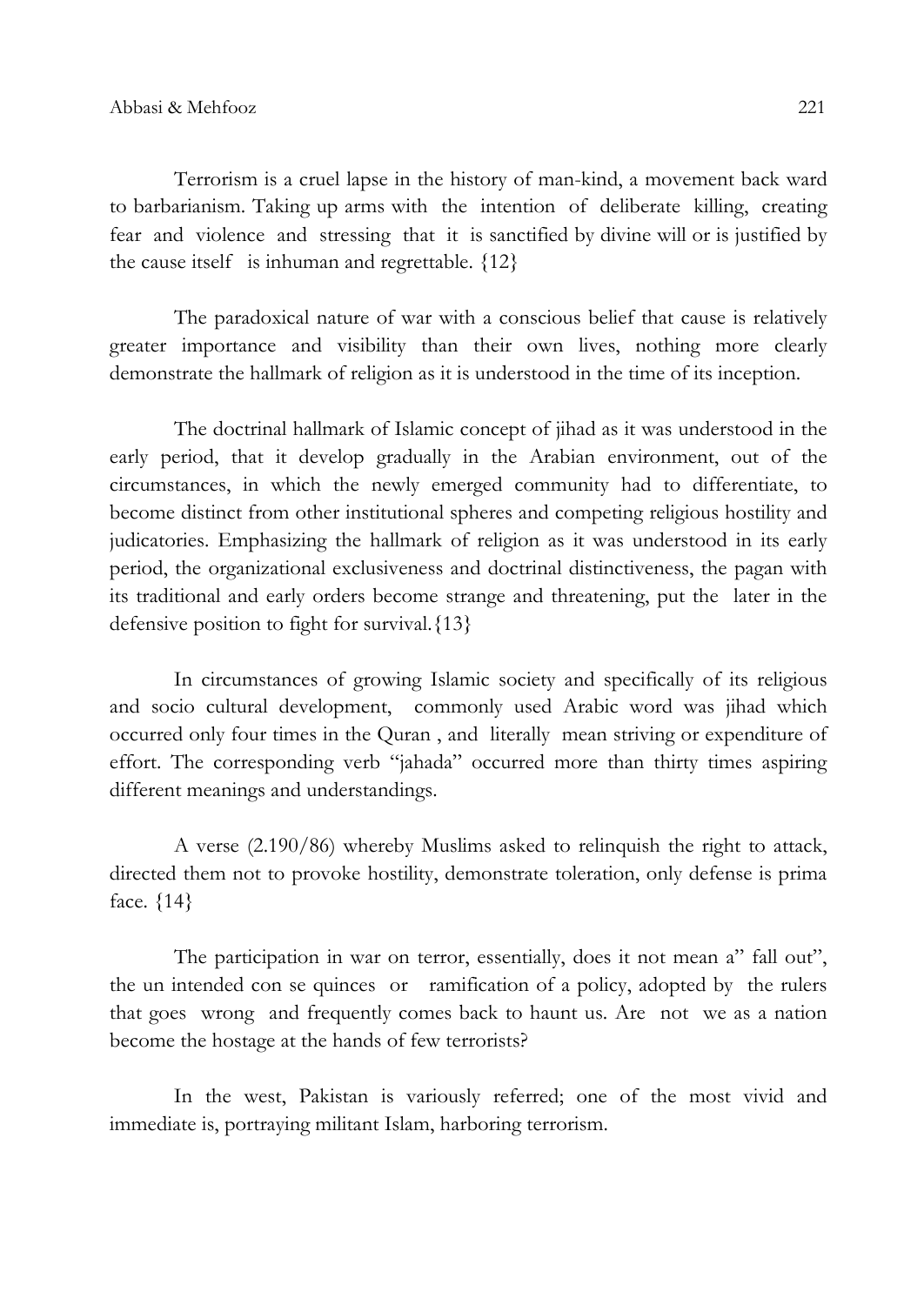The immediate impression also follows, decaying society, decay of the infrastructure, corruption, and the lack of services, the ossification of the bureaucracy, weak nesses and ineptitude, paradoxically stems from the fact, when a society ran out of ideas of vision and of transformation.

Jihad is variously termed in Islam, it is a loaded term, but in ethical terms, it is by no means Jihad in the sense of barbarianism, violence with banishing weapons and urged death to unbelievers.

Mohammad peace be upon him, as an impartial arbitrator presumably keep peace among current two long standing feud involved in bloodier wars, gave them options while providing them a new recognition of self respect and exhibits the fundamental transformation of the society. With note able exceptions, in the process of establishment of a first Muslim nation state emerged with multi ethnic, multicultural and multi religious diversities, evolve the idea and practice of jihad. ${15}$ 

The hall mark of Prophet Mohammad peace is upon him, that he never waged war for acquision of worldly power, making peace was his prime preferences, as he did in Hodaibiaya. Al Quran. net/Muslims/mus10.html.{16}

5:32 (Asad) Because of this did We ordain unto the children of Israel that if anyone slays a human being-unless it be [in punishment] for murder or for spreading corruption on earth-it shall be as though he had slain all mankind; whereas, if anyone saves a life, it shall be as though he had saved the lives of all mankind. [40] And, indeed, there came unto them [41] Our apostles with all evidence of the truth: yet, behold, notwithstanding all this, many of them go on committing all manner of excesses on earth. [42] {17}

The word jihad occurs only four times in the Quran, there are thirty occurrences more but remain with distinct, though greatly contested in different forms. The concept of jihad identified most specifically with early environment in which Muslims found themselves, this ambivalence is prima face evidence, aspiring to become state, except authority, organized system of defense and survival. A verse (2.190/86), responding towards non- Muslims, maintain tolerance and respect of other religions, to fight those who attack them but not to provoke hostility.{18}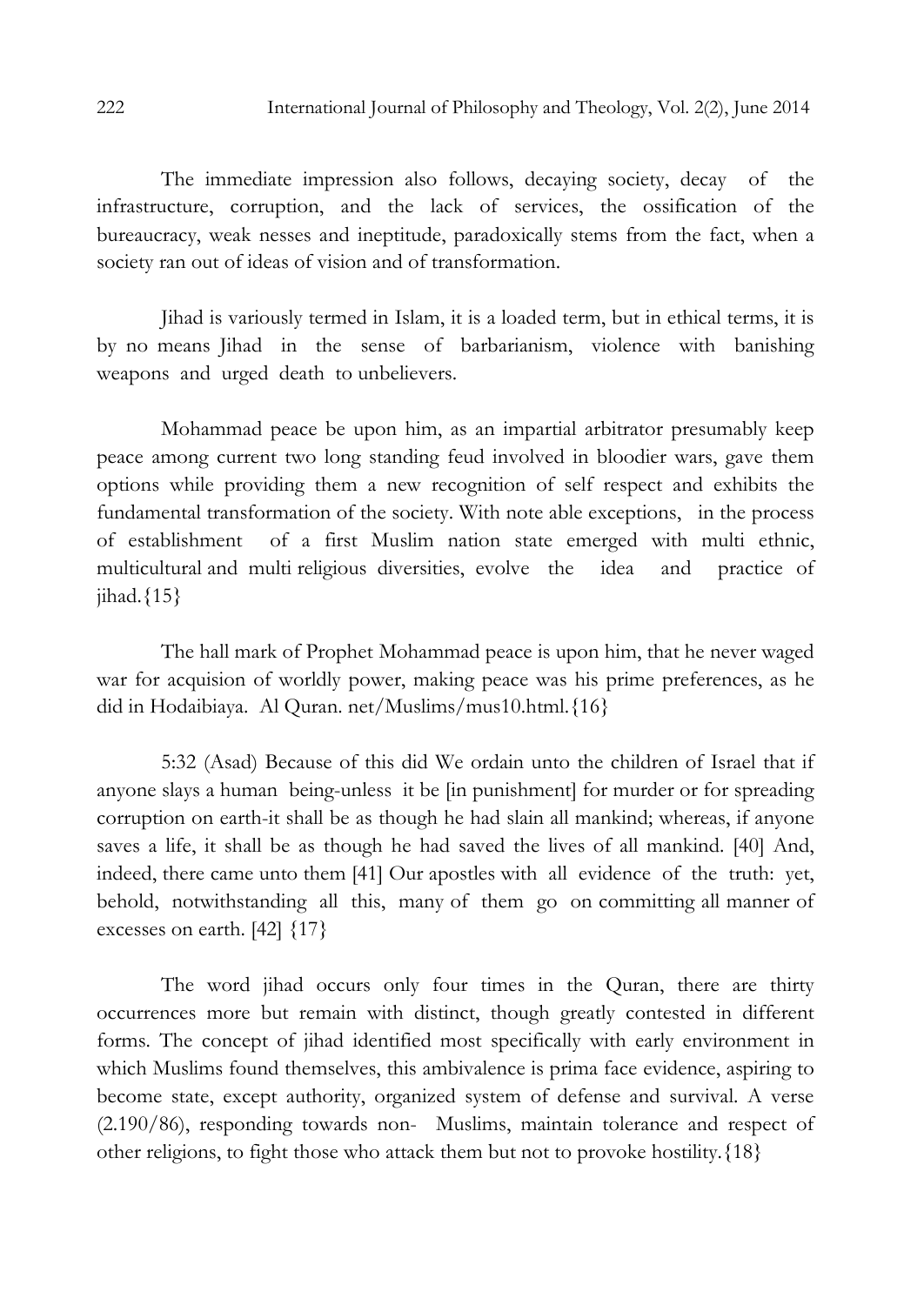The linkage between religion and defense attenuated remain vibrant and politically salient. Moreover the newly established state aptly captured the world wide transformation, prior to Islam socio cultural beliefs were transmitted by oral traditions and strongly rooted in personal and local experience, different religions existed as words and ideas. The newly emerged Islamic empire, belonged to now a day's Spain, North Africa, Egypt, Arabia, Syria, Iraq, Russia, Afghanistan, North West India, and central asia.{19}

Much of the usual history of Islam during Prophet Mohammad and his respective associate's integrative system, and the legitimacy had been remained intact. The hall mark of prophet Mohammad peace be upon him, that he never waged war for acquisition of worldly power, making peace was his wisdom , as he did in Hodiabiaya but after them, the characteristics of ethos radically altered that it in calculate orthodoxy in to a theoretical and doctrinal principals, that obedience even to a tyrant seem justified.

The battle of Karbala, which took place on Muharram10, in the year 61 AH of the Islamic calendar (October10, 680) in Karbala in present day Iraq leaves a permanent message, of supreme sacrifices, everlasting struggle the in accessible token to attain moral and ethical jihad. The battle of Karbala operates in various dimensions, to shun the evil forces, and to reorient the Quran concept of a moral order. Dr Liquate Take, the ethical and moral jihad.{20}

Moreover humanism is the essential part of faith and identity in Islam, well known early European humanistst Petrorch (1304\_1374), Giovanni Boccacc(1313\_1375), Coluccio(3131\_1406) all have documented that humanistic processes in Islam were intensify in relation to man is illustrated also by the humanist Pico della Mirandola in his famous oration on the "dignity of man;(1486), which is often titled as, :The Manifesto of the Renaissance" also acknowledge the famous Arabic humanist Abdullah ibn Qutaibah by quoting him(d.889).{21}

Other scientists of the twelfth century Renaissance indebted to the Arabs, were Roger Bacon,Witelo, Albertus Magnus ,Adnan Marsh, Arnold de Villeneuve, Peter of Abano and Daniel of Morley.{22}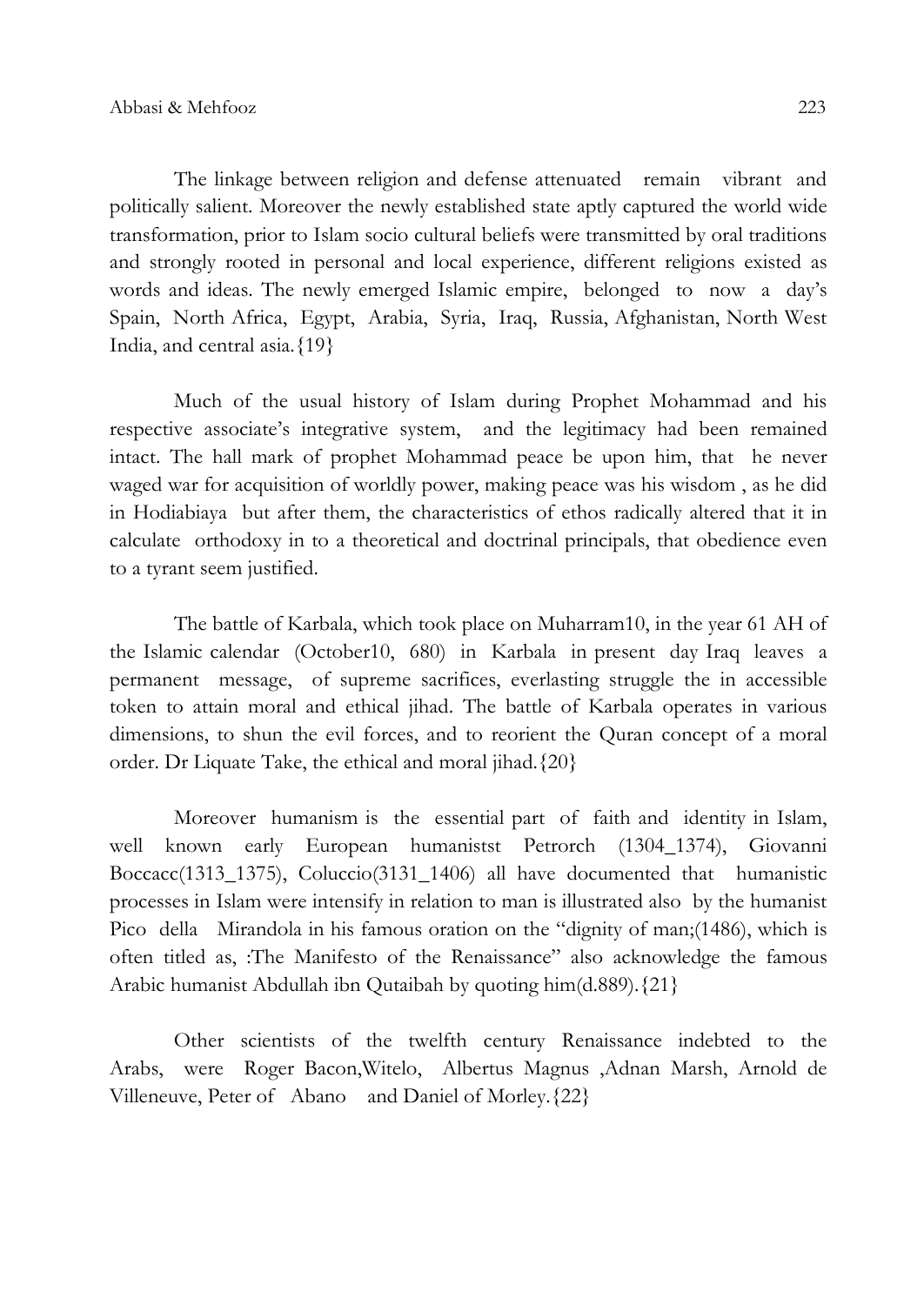Responding to persistence transfer of Muslim Arabic civilization to Europe, there is a clear evidence remains surprisingly vibrant and socially salient and can be reflected in the central ethos of the European enlightment, three important development can be described in the three significant developments, a variety of expert knowledge production and policy to translate Arabic books in to other European languages, represent a unifying effort to organize knowledge, that amplifies attempts to preserve compatible history, philosophy and diverse , resorted to the internationalization of education. The second development include meaning fully identify commitments and legitimacy in relation to Arab ethics and values, adoption of Arabic adab, these integrating processes illustrate humanism. {23}

Ebn Qotayba, ABU Mohammad Abdua Allah, h (828\_889) an important early hymanist, author of numerous books, known as the Arab sciences and religious sciences, an eloquent author of Arab civilization, introduced an Arabic style outstanding for its simplicity, his book, Kitab- alArab, book of the Arabs; a collection of Arab deals with the studies of the conduct of war, history, poetry and proverbs. He appears in full agreement with Ibn e Hanbel and Ebn-Khaldun, his intellectual make up was totally commotted and assimiliated. More over in terms of his author ship s of numerous books, his book Adab- al- Kateb , considered as a model of its genre.{24}

The term is loaded in the sense, that, it's nuanced, an ideal prism, symbolic to faith and identity. Moreover humanism is the essential part of faith and identity.

In a popular habit, prophet Mohammad peace be upon him, categorically defines Jihad in to two, the Greater jihad and the lesser jihad, that upon returning from a defensive war against the newly established, the first ever nation state with diverse ethnic, lingual, cultural and religious entities, addressed his companions that they were coming back from waging Jihad al-asghar, or the lesser war. To fight the Jihad al- Akbar or the greater war was to fight against inner forces which prevent man from becoming human in accordance with the teaching of God.{25}

And I heard the Messenger of Allah (P.B.U.H) saying: "The Mujahid is one who strives against his own soul." {26}

There is a critical difference between ethical Jihad and that of Jihad as war. An ethical Jihad is more human and considerate but unfortunately is often ignored.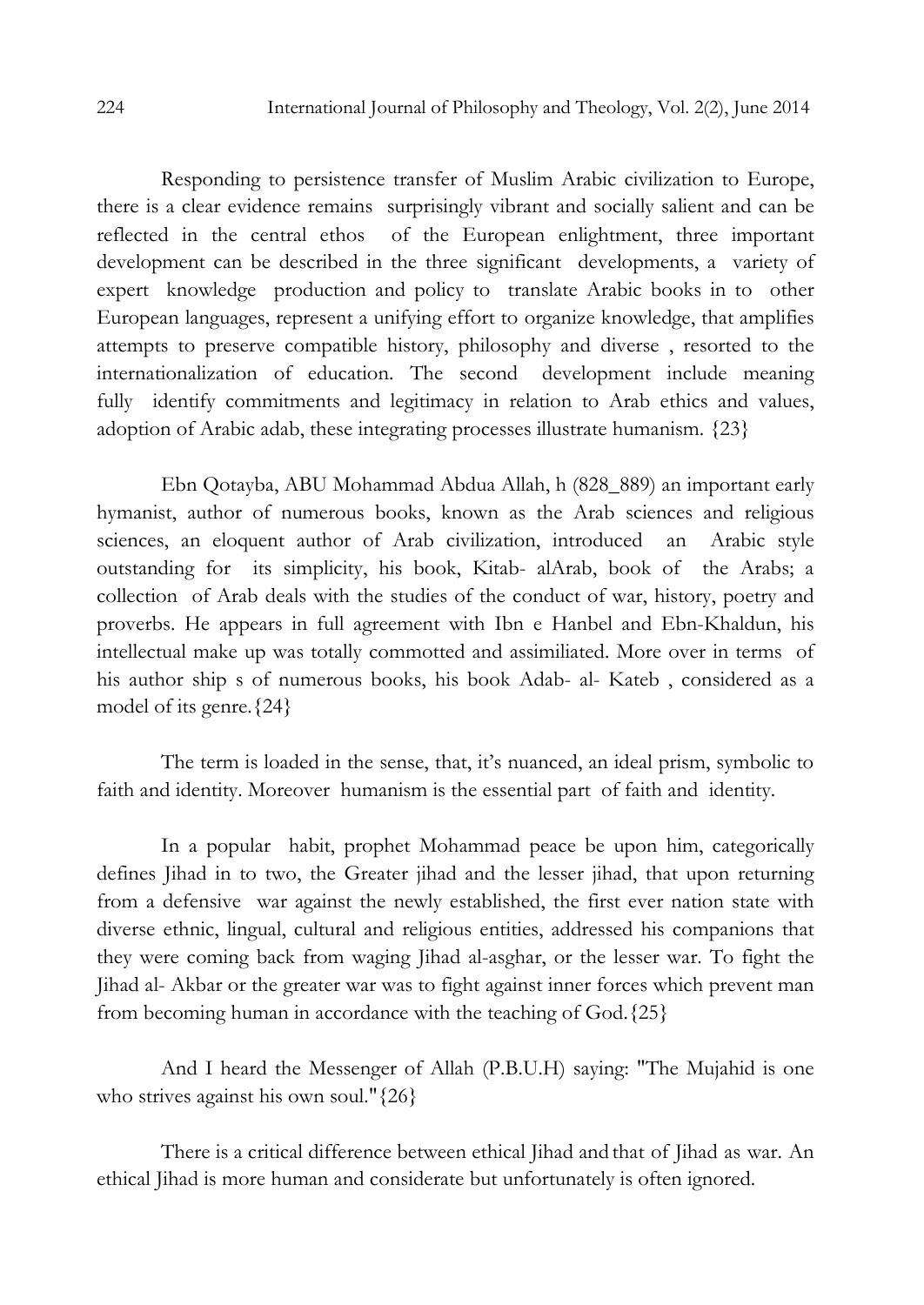Terrorism is unreal ethos. Islam strictly believes that human has to demonstrate the trust God has bestowed in him.

What he has to do is to penetrate his ideas to human excellence and dignity demonstrate his rational capacities to build communities, construct buildings, schools, cities, and universities health centers, laws, governments and work of arts. God has created humans with different anatomy, different from all other creatures and for cooperation and conciliation and not for war and violence. {27}

The terrorists are better equipped, the equipment, they posses is much more modern and sophisticated, than the government agencies, the terrorist are reacting to and taking advantage of the sheer in aptitude of the government and its agencies.

People are losing faith in government. How could they extend their sense of solidarity beyond the government, which is in capable to protect their lives and properties?

Mary Anne Weaver in her conversation with the,; Atlantic Unbound", disclosed, the genesis of the conception of new kind of' international jihad," , the CIA counter strategy, a fratricidal, anti- American alliance of Afghan resistance group, known as the Mujahedeen, in the words of president Reagan , " bleed the Soviets". Some, 2500 Islamic militants from all over the world was trained and later on streamed in to Afghanistan. It forged an international network, from Egypt to Algeria, and from Saudi Arabia to Philippines {28}

It was not the end of the beginning; the new dilemma has yet to be started. A new, volatile jihad, looking for new battle grounds, is the one of the most important theses. Is Afghanistan a prelude to a more volatile jihad in Pakistan? War in Afghanistan is not over or done, it has just started with new venue- next door. The new veterans of jihad, well trained and well armed, Arabs. Asians and Afghans engaged in Kashmir, Bosnia, Chechnya and still other veterans of the jihad have been accused of carrying out terrorist acts against the United States on three continents{.29}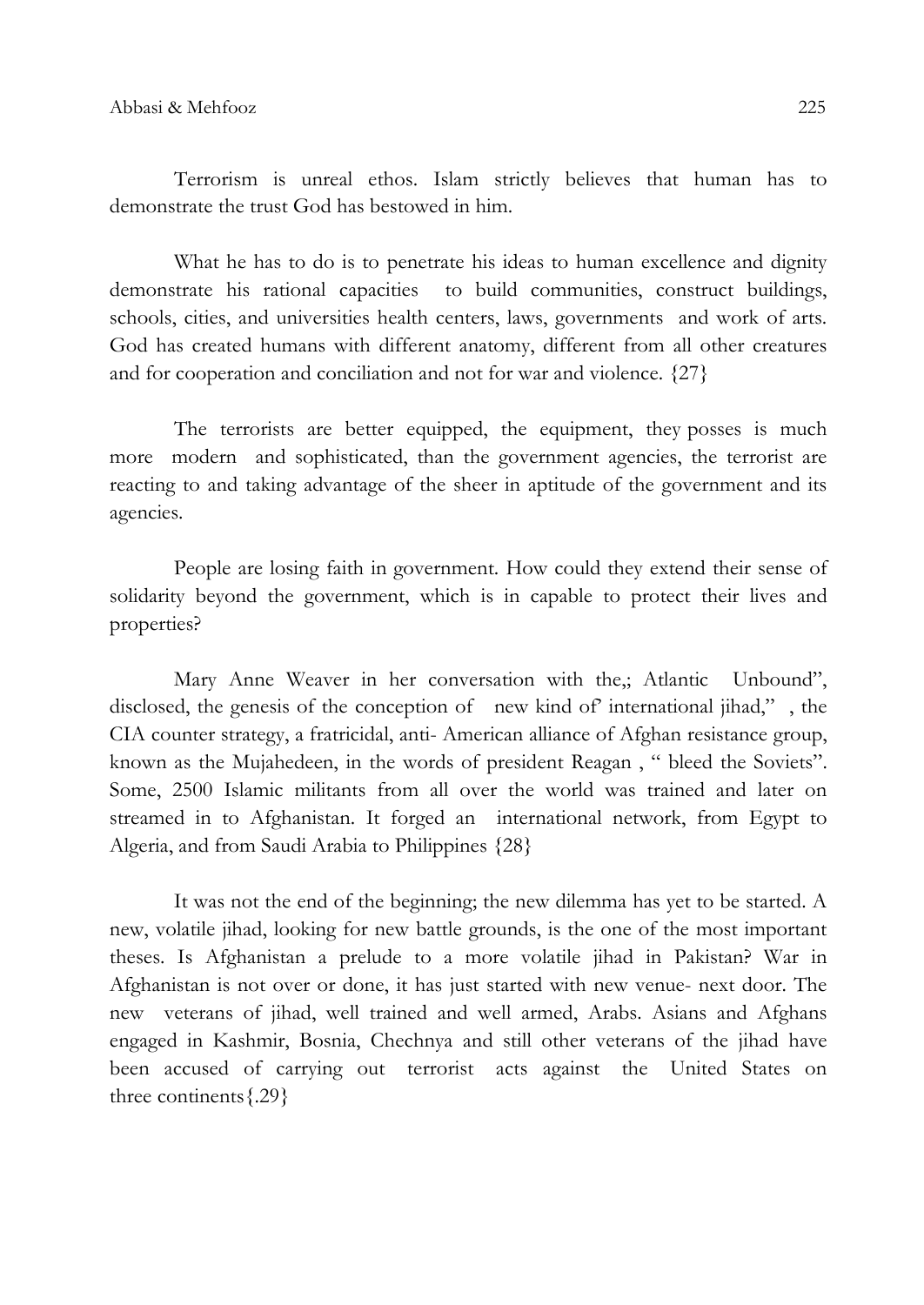Terrorism, under the guise of jihad, replaced the Middle East with South Asia as the leading locus of terrorism in the world. It has become accepted wisdom that if madrasahs supply the labor for jihad, the wealthy Pakistanis and Arabs around the world supply the capital {30}.

According to Milet Bearden, CIA station chief in Pakistan from 1986 to 1989—writes, Jihad, along with guns and drugs, became the most important business in the region. {31}.

The business of jihad as the late scholar Eqbal Ahmed dubbed Jihad international Inc., continue to attract foreign investment, mostly wealthy Arabs in the Persian Gulf region and members of the Pakistani Diasporas. {32}

The genesis of terrorism found in antiquity, known as first century terrorists, Zealots of Judia known as Sicarii and Assassins. Both though operated in the ancient times are still relevant, exhibited the aspects of a modern terrorist organization. Zealots, ostensibly faithful to Judaism thought religiously embedded in a process of Roman subjugation, famous for underground campaign of assassination against Roman occupation.

Though represent a unifying effort and motivated with uncompromising belief could not remain faithful to the dictates of Judaism, finally resorted to mass suicide. {33}

Assassins, a breakaway faction of Shia Islam, known as Nizari Ismalis, the next in human history, having limited manpower avoided open combat adopted assassination tactics, a lone assassin used to capture or kill key enemy and demonstrate fear and awe.{34}

From the time of the Zealots and assassins the most curious and paradoxical aspect of human life, terror and barbarianism became the emblematic and were widely used in warfare and conflict. Moreover they ae relevant even today in aspects of religious extremism, target killing, campaign of assassination demonstrate fear and awe , large scale un certainty and psychological impact.{35}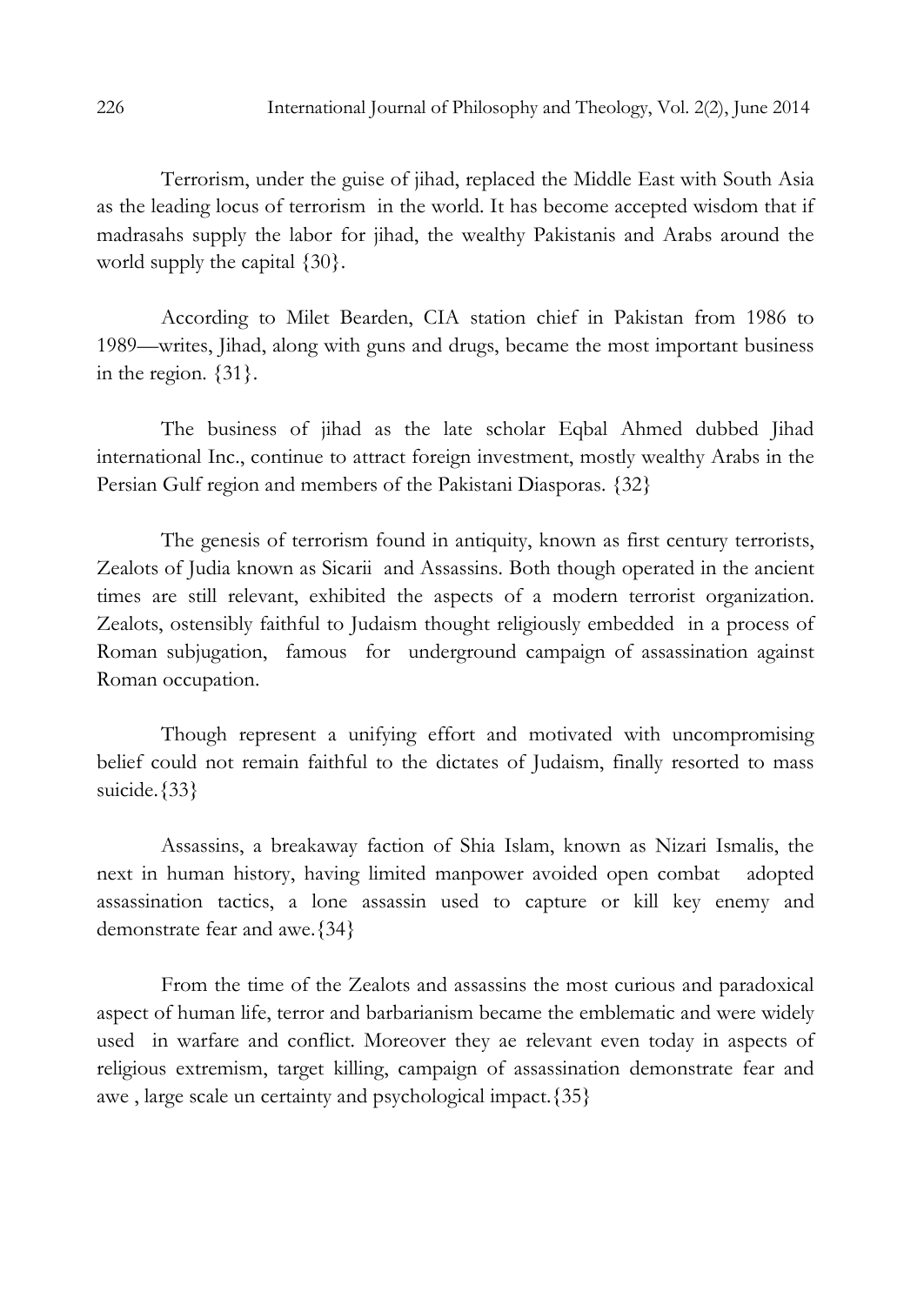The Zealots- Sicarri and the Assassins- Nizari , were the religious terrorist organizations, the first was active around the time of Jesus Christ, the second during the eleventh to the thirteenth century inspired by religious conviction, were highly destructive and active internationally{36}

The history of the Jews profoundly influenced by the Zealots and – Sicarri, it led to the extermination of the Jews in Egypt and Cyprus, result in the virtual depopulation of Judea, as David Rapport commented, the exile itself became central features of the Jewish experience.{37}

Moreover these processes, relatively weakening power of communities and specifically of its religious and socio cultural forms and influence the life of a community more decisively. The most curious and seemingly paradoxical aspect of these dual processes is, despite having primitive techniques, the Assassins, seriously threatened the governments of several states, including those of the Tarkish Seljuk empire in Persia and Syria. {38}

The treaty of Westphalia1648 and with the origin of the modern nation state, national geographical boundaries fostered more broader solidarity, increasingly shaped expert institutions social, political and economic, reliance on expert systems of knowledge shaped intellectual world views and national myths, written constitutions and laws helped constitute nations.The ethos of the European Enlightment tamed or coercively controlled the extremism and fragmented segments of the state and society.{39}

The late19th century growing trend of nationalism, as states began to emphasize national identities, radical political theories and technology advancement, small group of revolutionaries mobilize to protect their ideas, identity and political rights by using extra legal activities as killing prominent officials, assassinating heads of states a tendency to increase the level of violence as pressures. {40}

The WW11, and the total war practices use of terror and violence, in flamed passions and hopes of nationalists throughout the world, and severely damaged the legitimacy of the international order and governments. {41}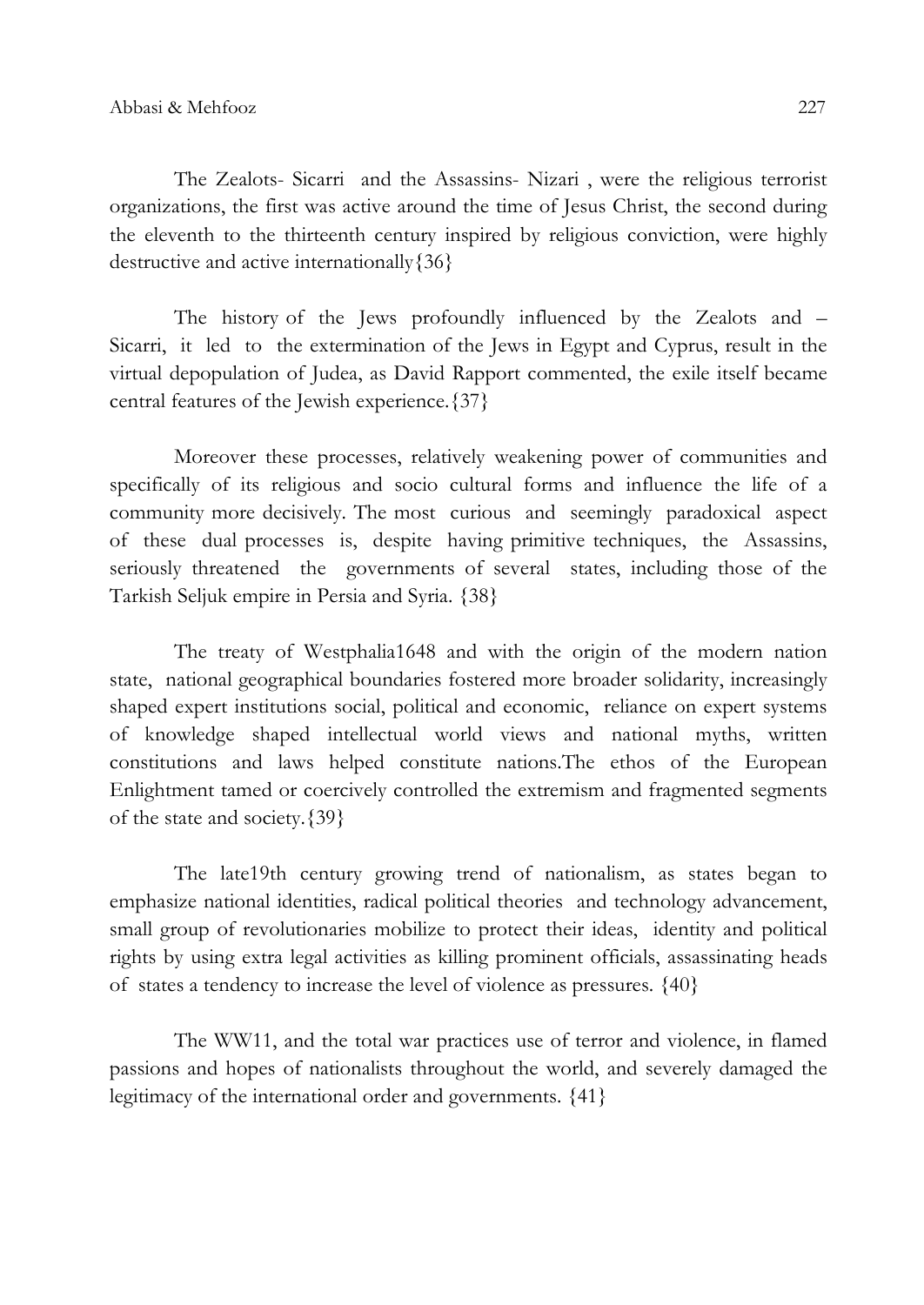The internationalization of terrorism(more likely to be between sub\_ national groups within states or within national states) have been associated with the significant high jacking incident in 1968 by the(PFLP)Popular front for the liberation of Palestine, the deliberate use of the passengers as hostages for political demands against Israel.{42}

This was the first time that an incident, it's symbolic value and operational aim added to the international scope of the operation gained international media hype, as the founder of (PFLP) Dr.George Habash, commented, the level of coverage was tremendously greater than battles, At least the world is talking about us.{43}

As terrorism has become international with transnational identities, indigenization of sub national groups particularly after the cold war, these groups assimilate them , have dense net work ties, posses the power of technology control the social and political fabric of the nation state and increasingly subjugate national basis. The terrorist organizations have developed the closely knitted support net work, conducting joint operations, financial and training support, is continuously growing. Moreover motive range from the ideas, ideology to religious, political to sectarian.  ${44}$ 

A century earlier, terrorism was an urban phenomenon, and those who architect these kind of activities identified themselves, as revolutionaries .However the roots of contemporary terrorism is closely connected to state repression, and has become a globalized civil war. The rapid change and transformation, the internet has facilitated increased ease to disseminate information, ideas, and strategy, providing them additional support and thereby posed increased risk.

The dilemma of 9/11 still persist the outcome, nevertheless enhancing ignorance, and widen the gulf between Islam and the west. A tiny and scattered group of terrorist appeared on the stage, not a platoon, dispatched by an organization based in one of the poorest, most remote, and least industrialized countries on the earth. The young and highly educated fanatics recruited by an enterprise of terror through extremist interpretation of Islam

The vulnerability of the assault has prompted, security related issues worldwide, that terrorist could strike anywhere, and Where ever they found easy access to their target.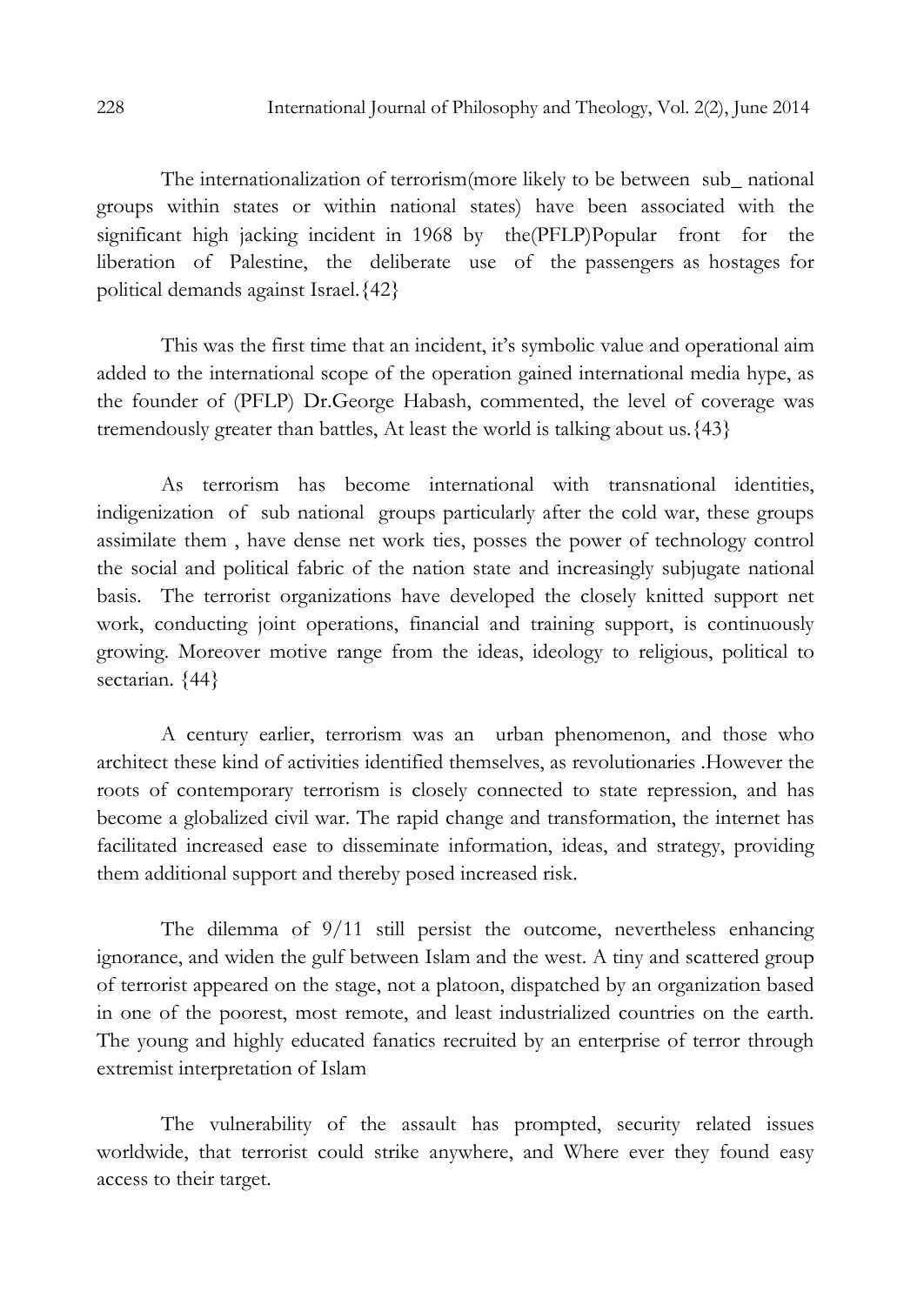There is no word of respect and sanctity in their dictionary; they used to live in the, divinely decreed future to achieve the ultimate political destiny.

For the last few years, especially since 9/11 the true philosophy of Islam and its basic concepts have been distorted with the help of few verses which were mainly for war time, and has to be taken and understood in that context. The main imperatives, the purpose, jihad waged, and the conditions of jihad, Qurans position is clear and distinct with strict laws.

The word Jihad derived from the Arabic root meaning to strive which appears forty- one times in eighteen chapters of the Quran, most of the time in the meaning to strive., as the opening sentence of the prophets agreement with the different tribes and religious communities of Medina after the migration from Mecca explains Jihad as striving for the collective well-being of the whole community including believers and nonbelievers. Jihad may not be interpreted as armed struggle or always in the sense of sacred war. {45}

The concept of jihad is indeed Quranic but unfortunately is continuously being manipulated. The manipulated version of jihad is being used by the terrorists for the indiscriminate killing of innocent people. The Quran's definition of jihad is striving to achieve a goal. Striving with one's self and ones money in the cause of god. The Quran condemns the killing or even the persecution of people, merely because they are of different religion or belief, respect and mutual co-existence is the message of Quran .Moreover one of the popular belief terrorist believe in is to explode in suicide bombing is the way to paradise

"Anyone who commits this transgression, maliciously and deliberately, we will condemn him to

Hell. This is easy for God to do sos{19)(4:29)

O YOU who have attained to faith! Do not devour one another's possessions wrongfully - not even by way of trade based on mutual agreement [38] - and do not destroy one another: for,  $5(15)(4:30)$  {50 behold, God is indeed a dispenser of grace unto you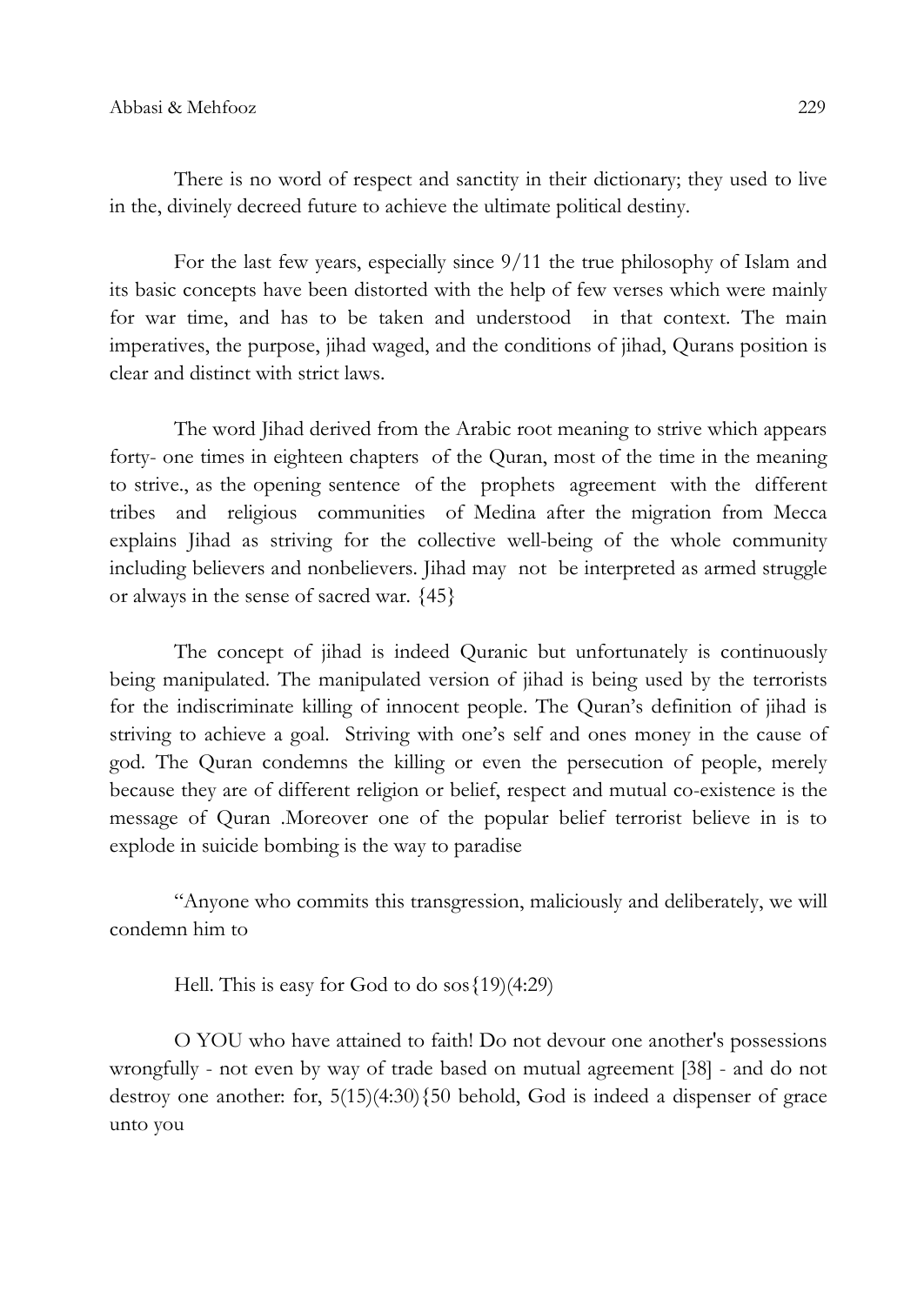And as for him who does this with malicious intent and a will to do wrong [39] - him shall we, in time, cause to endure [suffering through] fire: for this is indeed easy for God. {46}

There is no reference in the Quran for what they call "holy war". In the light of Quran, there is no war, which is holy, not under any circumstances. In fact the whole text of the Quran promotes peace rather than war. The word Islam itself is a derivative of the word salaam, which means peace. The concept of Jihad is indeed Quranic, its correct definition lies in scripture and not in the human interpretation. The terrorist, undertake the terrorist acts in the name of Jihad, and distorting the image of Islam {47}

As a general concept, Jihad is derived from the Quranic word Juhd, a struggle in the way of Allah, and carries different categories, each with its specific context, refutes accordingly the understanding of jihad only as a war. A man asked the prophet, 'Which Jihad is best"? The most excellent is to say the Word of truth in front of a tyrant.  ${48}$ 

The need is to redefine the phrase holy war, in contemporary perspective; it is by no means crusades in the medieval sense. However, this century is not free of religious conflicts.

The epicenter of jihad, with reference to South Asia is also a point of entry in to the history of jihad, considered to be the only real jihad ever fought in the Subcontinent to establish the supremacy of Islamic faith.  $\{49\}$ 

Owing to the treachery of some of the Pathan tribesmen and the movement, instead of pursuing the high ethical ideals became embroiled in temporal comprises that ultimately led to an internecine war among Muslims. Quintessential Islamic warriors Sayyid Ahmad of Rai Bareilly (1786-1831) and Shah Ismael (1779- 1831) establish the supremacy of Islam. {50}

Balakot's association with the idea of Jihad never retrieved. During the first century of colonial rule, for a fleeting movement, threatened to bring British rule to an end exactly after the first colonial conquest in Bengal. Neither military mutiny nor civil revolt was uncommon in colonial sub continent, what gave the revolt of 1857 its unique character was the convergence of various strands of resistance especially affiliations to a religiously inspired Jihad.{51}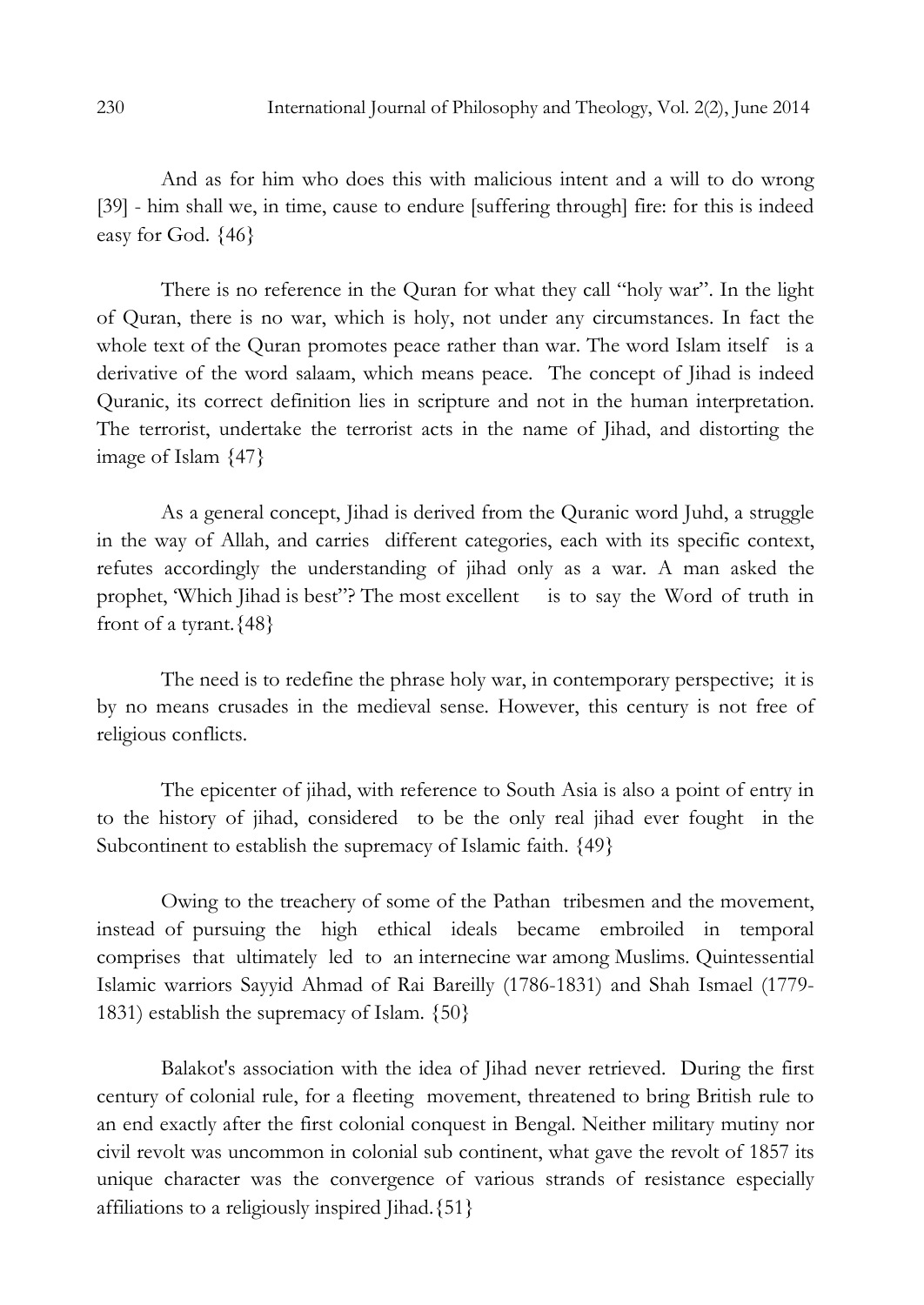Jihad in terms of other than those of armed struggle, made concerted attempts to con front

Islamic radicals and to revive the pragmatic role of Jihad in terms of ethics and education.

Emerge to weave its spell was not other than Sayyid Ahmad Khan(1844- 1895).The high ethical ideals of jihad rescued from the taint of a failed rebellion, he remained committed to Islamic cultural values , educational Jihad ,and the ethical reform of the Muslim community. In different ways Sayyid Ahmad heralded a break with and a neat dichotomy an obvious innovation by restricting the scope of duty to wage a jihad, instead he found education the sole factor, pervasive and clear safeguard to religious and ostensibly pervasive evidences of persistence declines in almost all spheres o f life of Muslim majority in the sub- continent.{52}

That was he, who first made Muslims realized that education and modernization did not involve disappearance of religion; rather it attenuated its significance to other aspects of life, like ideology, identity, and political consciousness. Moreover while suggesting a broad overview of religious transformation, tolerance of other religions; particularly tube the part of the new emerging political forces, as well as distinct identity.

The 19th century India with a distinct Muslim identity, efforts were there to revive the role of jihad, as a core principle of Islamic ethics, entered another historical phase when Jamaluddin al Afghani (1839-1897) initiated Islamic universalism to counter Western territorial nationalism.

During World war I shah Wali ullah, the 18th century prolific theologian whose ideas of Transnational Jihad were given practical shape by Obaid ullah Sindhi a Sikh convert to Islam

With the help of Afghan, Germans, Russians, and Turks. It was the first ever transnational struggle against British colonialism.{53}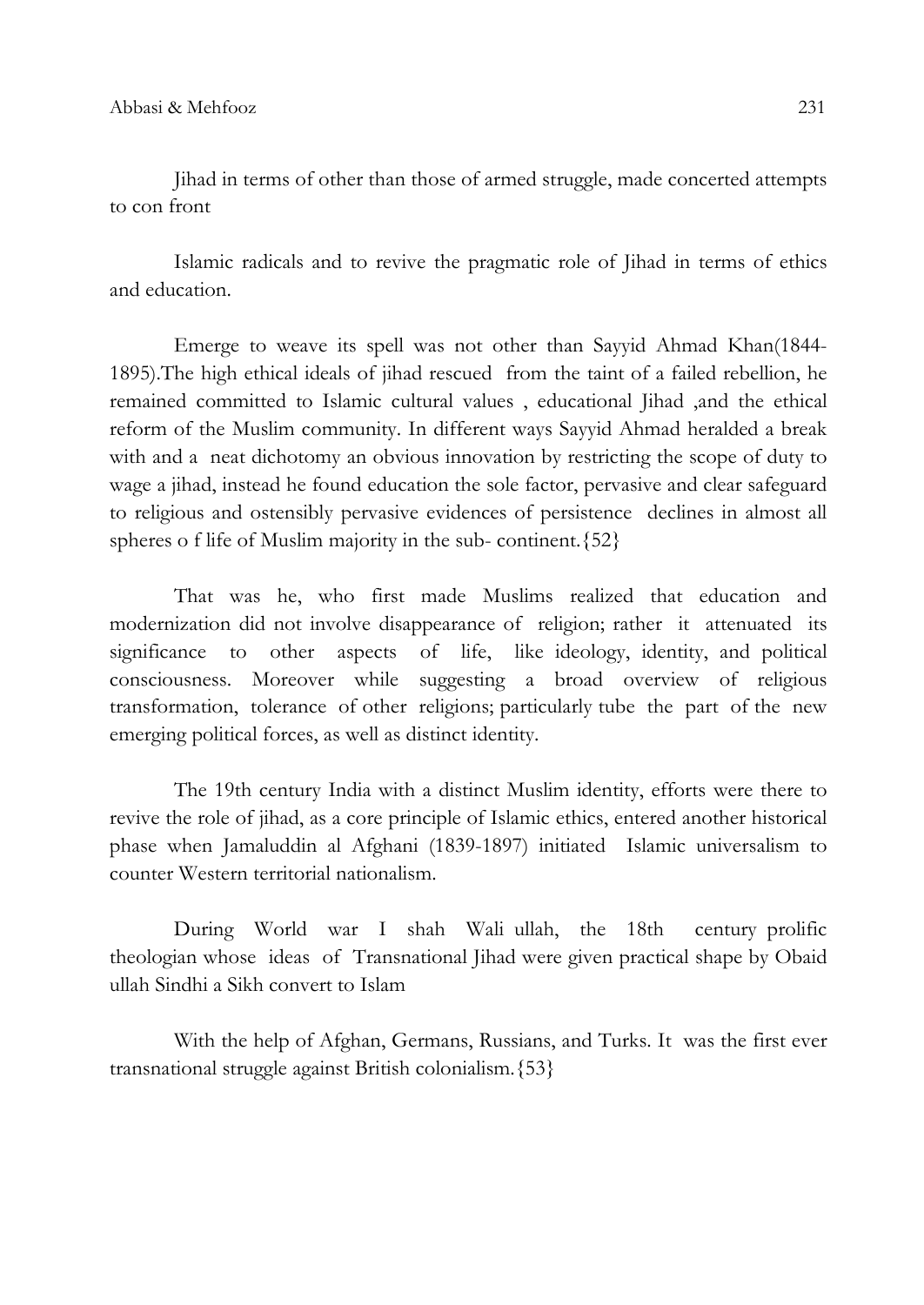Historical and legal perspective of Jihad is to present the message of Islam, Prophet, s mission was purely of to educate people, pursue them towards Islam, and make them acquainted with all its aspects, through dialogue and persuasion. Medina, as a nation state, became the new capital of Islam, it was imperative to protect it from the aggressive design of the enemy, thus Jihad in its combative context came after the migration to Medina. {54}{22} (2:190)

AND FIGHT in God's cause against those who wage war against you, but do not commit aggression-for, verily, God does not love aggressors. [167] –{55 }

More over the declaration of war, in Islam is not a haphazard decision; it is always taken by the leader and in specific conditions.

Islam had allowed war, but in particular circumstances and follow a strict code of conduct and before waging a war, binds its followers to exhaust all avenues for truce.

In all the wars, during the span of ten years the non Muslims human loss was not more than 250 while Muslim losses were even lesser .Cultivation for an enduring civilization is imperative to preserve peace and prevent war. {56}

During some of the Ghazawat of the Prophet (p.b.u.h) a woman was found killed. Allah's

Messenger (p.b.u.h) disapproved the killing of women and children. {57}

The Prophet (saws) said: Go in Allah's name, trusting in Allah, and adhering to the religion of Allah's Apostle. Do not kill a decrepit old man, o a young infant, or a child, or a woman; do not be dishonest about booty, but collect your spoils, do right and act well, for Allah loves those who do well.{58}

Hazrat Abu-Baker first caliph of Islam when sent a jihadi mission to Syria he advised them that, The Prophet (P.B.U.H) said: Go in Allah's name, trusting in Allah and adhering to the religion of Allah,s Apostle. Do not kill a decrepit old man, o a young infant, or a child, or a woman; do not be dishonest about booty, but collect your spoils, do right and act well, for Allah loves those who do well.{59}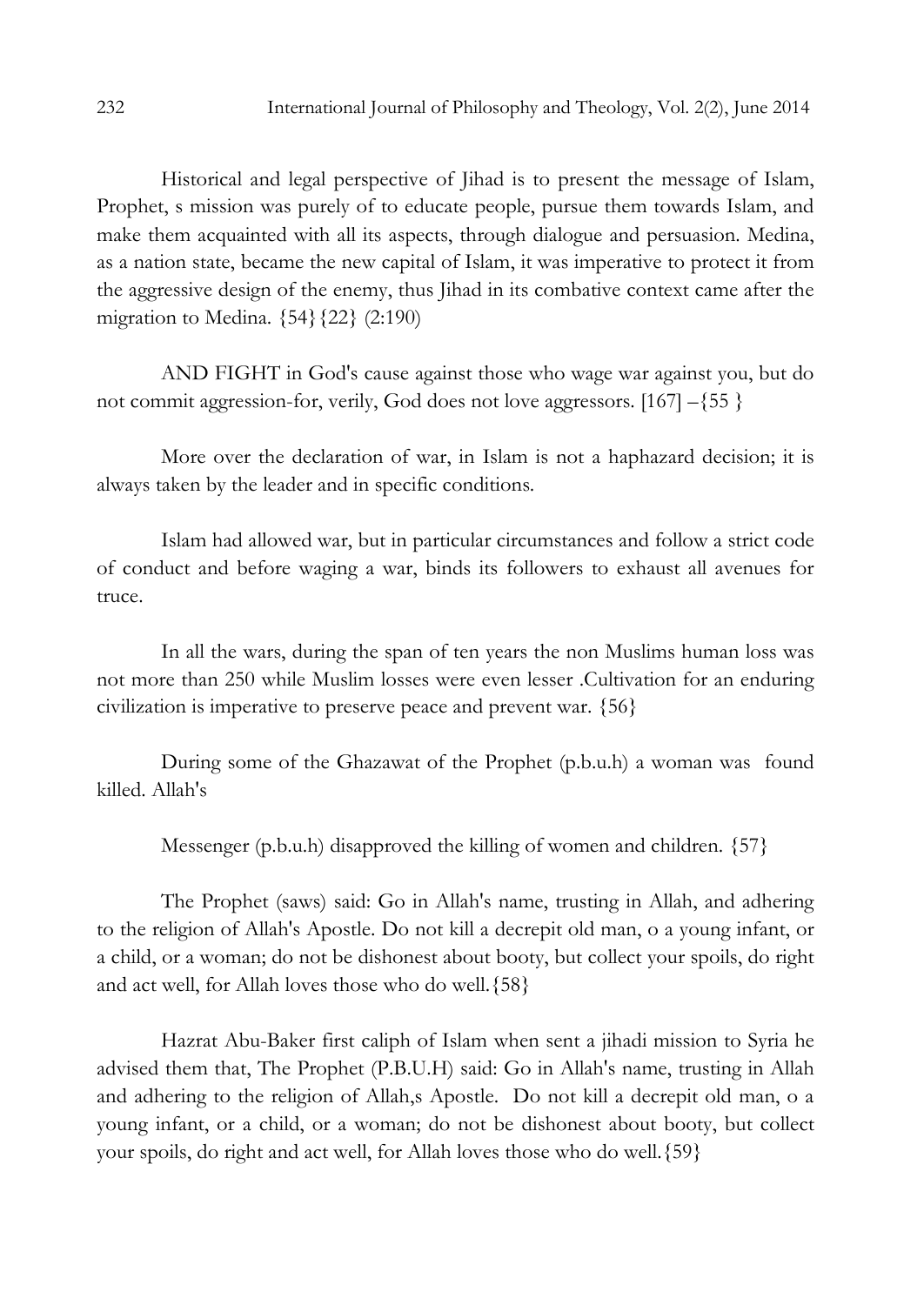The jihad in Afghanistan was a strange phenomenon for many reasons. What actually was in the minds of the USA policy makers? Did USA want to kill the bird with one stone?

As GILLES KEPEL IN his article, The Trail of Political Islam, USA aims were double edged; on the one hand it was to inflict a Vietnam on the Soviet Union, to trade the bear and actually the red army there. On the other hand contain Khomeini's desire to export the Islamic revolution and on the same time inflict it not only against Soviet Union but to give Saudi Arabia the extra legitimacy as they were always keen to got such kind of favor to escape criticism in the region.

The War On Terror has been much debated, the more controversial thesis is presented by Jermy Sachill in his latest book that," war on terror is a self fulfilling prophecy, when we do not see others as human being, it makes war easier to wage."

 The war has been used to legitimized drone strikes, covert warfare, targeted killing, and domestic surveillance and the rise of world's most powerful mercenary army has followed the autocracy of the USA, S war on terror. {60}

### **Conclusion**

The historical dynamics of religion involve the appearance of religion as an autonomous force depicted in broad processes of socio cultural change, transmitted civilization; preponderating influence exerted by religion promotes relationship of love, justice and faith. The indispensability of religion embedded that as an intrinsic faculty of human nature, articulated indefinite laws of ethics, morality and established order.

The terrorist groups with the nascent faith attracted a small group of people provided the political context, utilizing printed holy texts of religious literature and doctrine, spread new ethos, to constitute new brand of Islam. A fundamentally disruptive or destructive approach adopted by the terrorists, the perversion involve the actual disappearance of religion, certainly changing religion and the declining r scope of religious authority, promoting human degradation.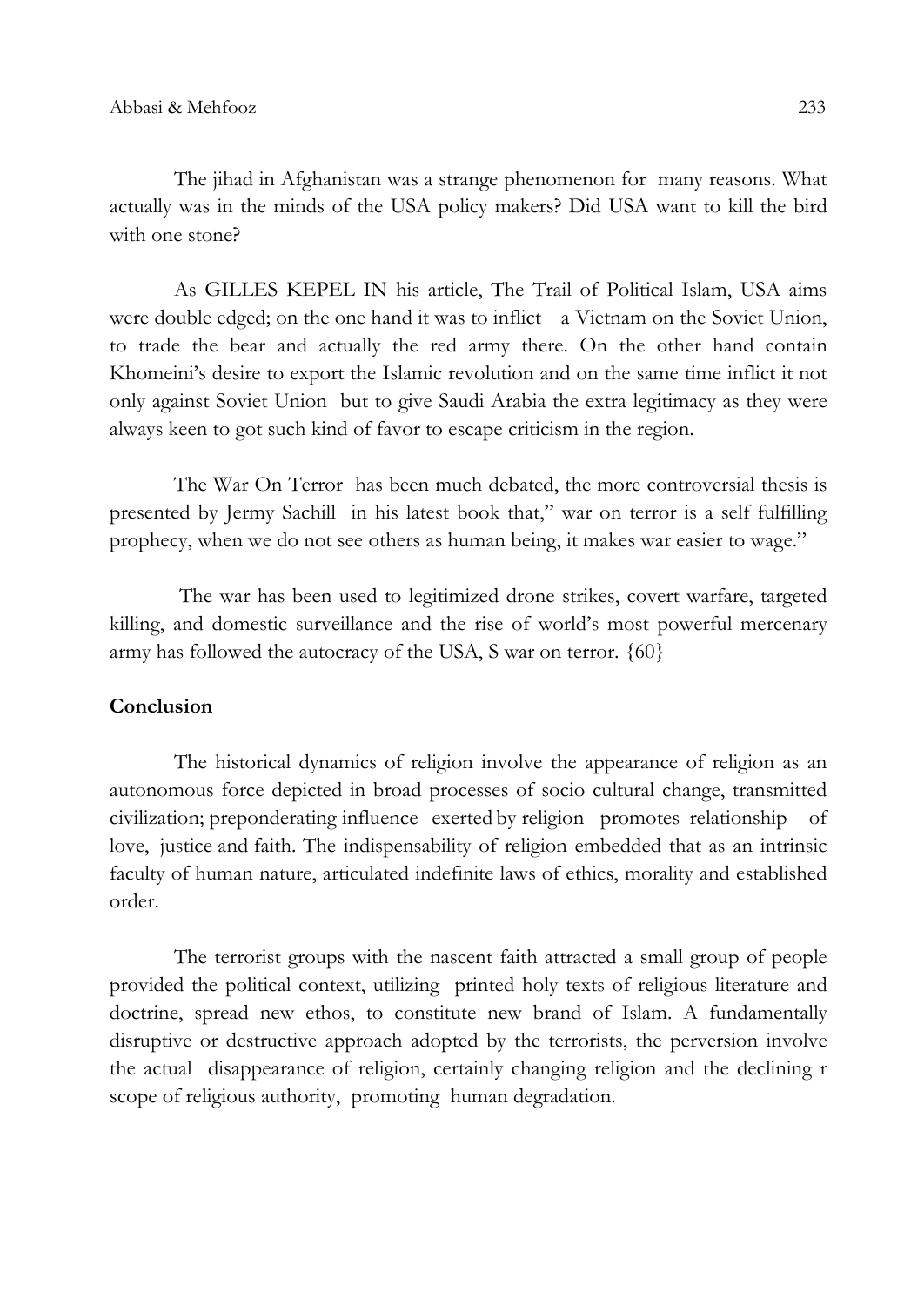The false dichotomy promoted by the terrorists disparages the accumulative effect of the religion, vastly increase disruption of societies, leading religion social change and development at the crossroads.

Arnold Toynbee, reviewed 21 civilizations, summarize common causes of their rise and fall, comprehend the role of religion pragmatic and regenerative, while the terrorists given the extraordinary diversity of religious culture and doctrine, transcend violence not sacrifice, and threaten peoples religious commitment

Jihad and Terrorism, the two convergent concepts one is associated with the religious belief system, ethical in content and defensive in nature, while other is neither a theological context,( it is to disembodied social fabric, articulated across human history, in definite tracts of time and space,) nor a socio political identity, they are rather infused with uncertainty .Where Jihad explains contours terms to describe the salient features strongly rooted in a broad process of ethical, social transformation and a forwarded move towards humanism and human communities, terrorism depicts, death, stagnation, coercion, making social life in comprehensible and hazardous.

The concept of jihad is inherent in humanism leading to the revival of the importance of security and institutional connections to overcome the threats from the other diverse communities, jihad work as an institution to protect their viability by growth, merger or alliance.'

If education is still to have the effect that Erassmus hoped for it, there are no infidels, only other people.

In the new global dynamics freedom and democracy have become a devout wish resulting in the optimistic concepts of human development, cultural transformation, to more modern emphasis or the processes of this development may be categorized as the wide range of a social order obvious in cultural activities from language to art, and architecture, Forms of thought and intellectual enlighten.

An enlighten historian, Mascou presents a different picture, The stage setting( in different times and places) is ,indeed, altered, the actors change their garb and their appearance; but their inward motions, produce their effects in the vicissitudes of kingdoms and peoples.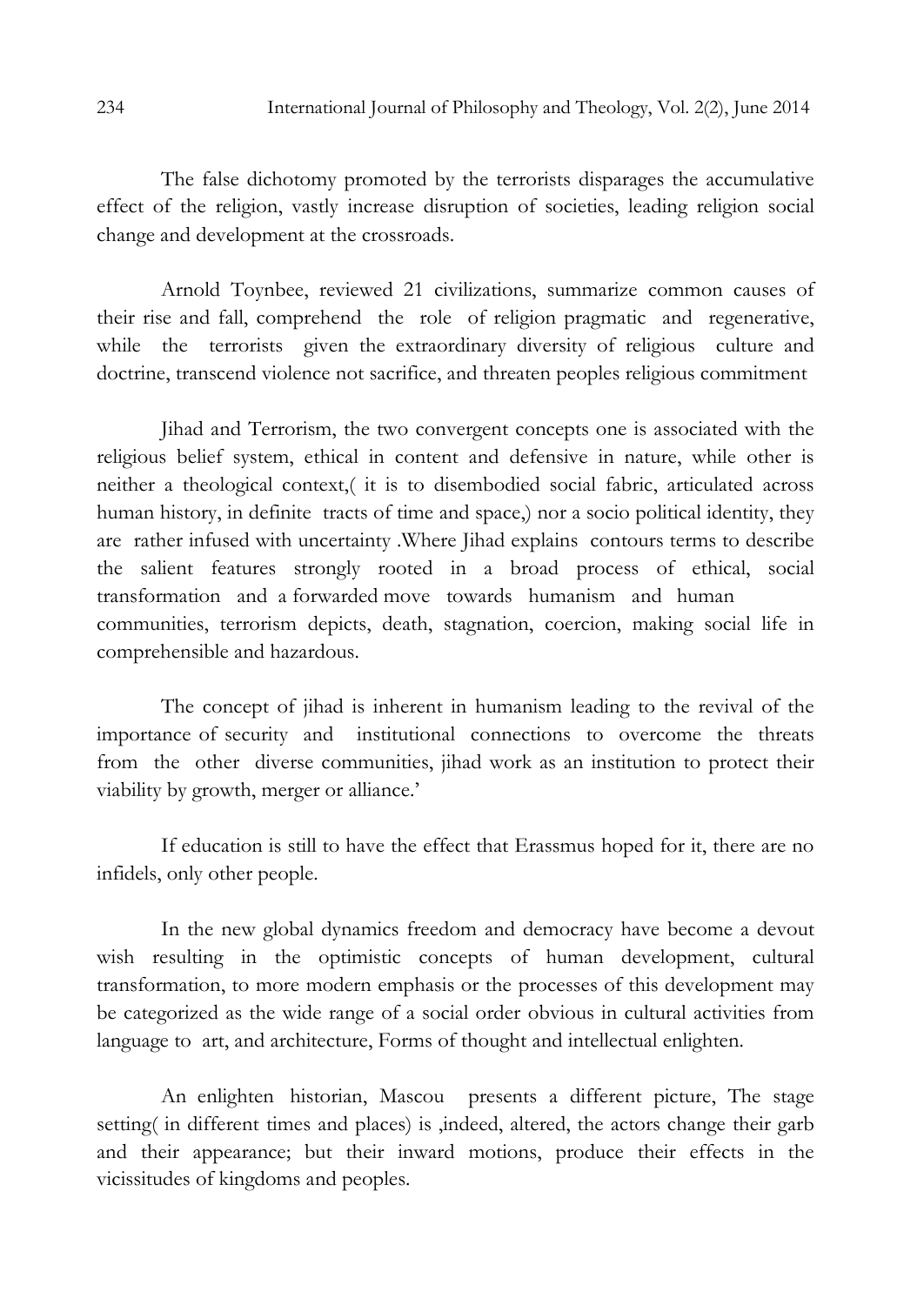The need is to draw a line between humanism and the escapist of humanistic values, those who take the latter position generally prefer to use individual choicemaking and manipulation, to fashion what has become a distinct perspective on the culture of power, the culture of resistance, and the politics of ideology and identity, ethnicity and nationalism.

In context of Pakistani state and society, weaker and powerful both have made use of religion, not for social change, but for their political jargon, especially the leaders of newly emerged nations, like Pakistan applied cosmetic process of modernization, attempts at modrenization without undergoing the modrenization processes, brought new kinds of problems, which have serious effects on the socital structure and social relationship.

In religiously polarized societies, the modrenity and its impact on the boundaries of social fabric and institution, the religious polarization with the plethora of religiously sanctioned militant groups visible across the social sphere emphasizing dense divide and declining social significance of nation and nationality.

Declining legitimacy and blurring boundaries separates religion and state relations nothing more clearly demonstrates the processes of fractionation and the resurgence of holy terror- the kind practiced by the Zealots-scarri and the assassinsnizari ismailis, to spread their ideas, or the pure version of their sect.

Again with reference to Pakistan and ostensibly keeping in mind the contemporary facts time has come to understand modernization and human development, essentially depicted in the differentiation of religion from other institutions, the privatization of religious belief this is particularly true in case of Pakistan where religion has been aptly captured by the terrorist to impose their version of Islam. Disparage all the religious parties spreading extremism, patronized those who fostered humanism, tolerance and brotherhood, those who are faithful expecting it.

Ch Aslam is a hero with nine lives, the most hounded SP CID Ch Aslam for several years targeted in day light by the TTP, finally managed to kill him. His murder is a symbolic attack on the state of Pakistan, growing power and strategic net work of terrorist out fits are showing strength and effectiveness.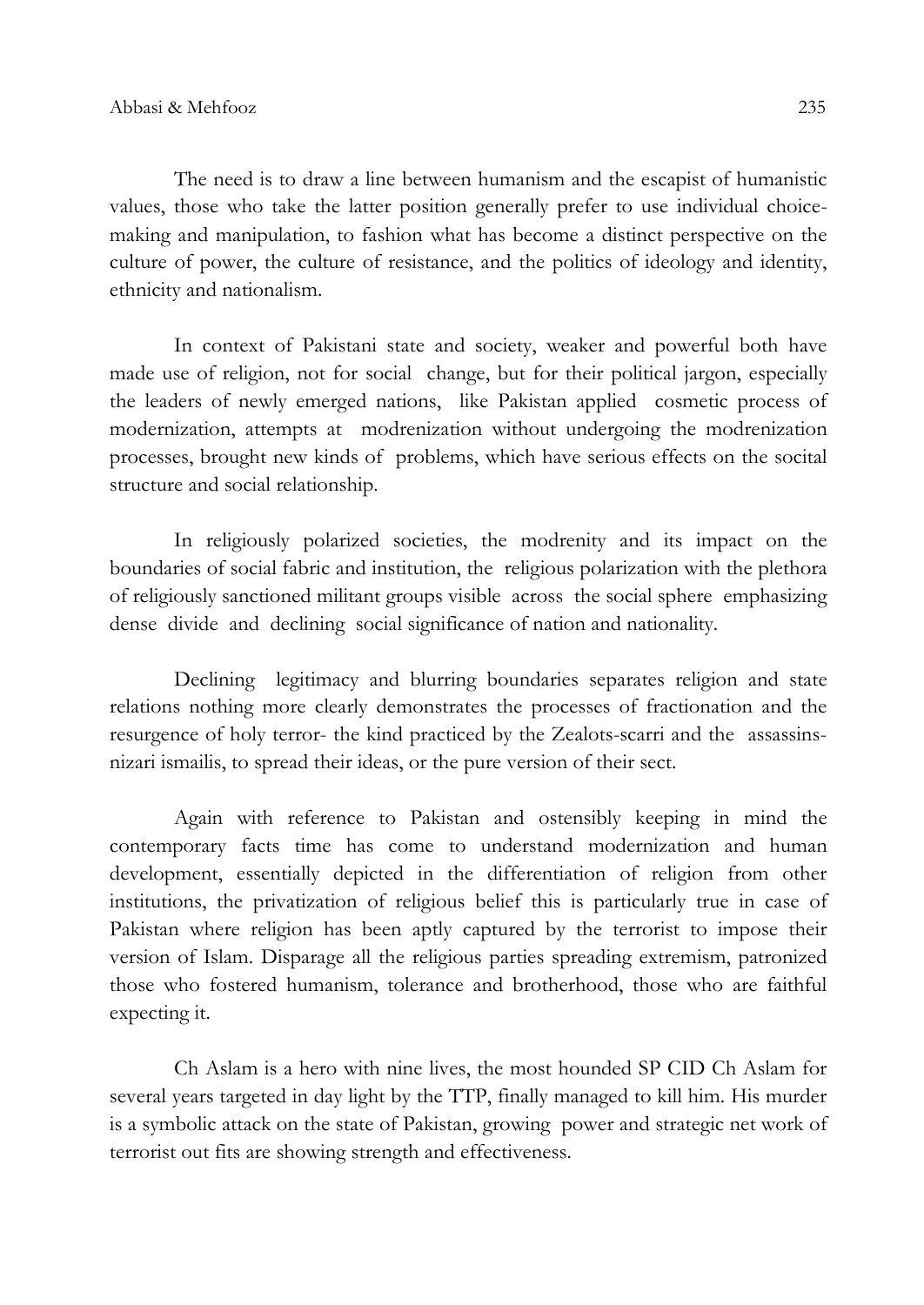#### Materials and Methods

We will consider questions like, to challenge the western perspective of Islam often stereotype that view Islam as a static cultural processes and enigma of political development, try to explore Islam as an unprecedented force remain distinctive under different social conditions. Under which circumstances Jihad become important? How humanism is an important paradigm and offers a set of conceptual tool and initially linked with political processes, it refers to discourse of human relationships between various ethnic groups in order to stress that it has dubious value for humans and human relationships. Race or skin color as such is not the decisive variable in Islam. Concept of Jihad is taken adequately to stress distinction between the idea of Jihad its assimilation, its perception and practice in a relevant way that why it become an imperative status.

Moreover the highly relevant question refers to the distinction between Jihad and Terrorism, disembodying relationship, increasingly separate and distinct, as Jihad in clued the emergence of a new defense net work and growing legitimacy documented to survive.

Where as terrorism is associated with fractionating processes with the emergence of abstract cultural themes, that may threaten the organization of all kinds such as, religious, political, economic, and civic, in turn everyday life becomes more ambiguous or hollowed out, and growing contingencies made people with draw commitments and legitimacy from nation states.

In addition to carrying this research to its logical and objective conclusion, we try to raise serious questions, like religion, a revolutionary force, an instrument of change, and not an impediment to change. Religion, itself an integrative phenomenon, as its substance and objectives are concerned, possess doctrinal unity, could not be divided or polarized in to various religious factions, confined to a one dimensional explanation, rejects altogether its division on the basis of religion to get political objectives which lacks in context of Pakistani society that religion has not been given duly according context of new direction of social change and vehicle of human development.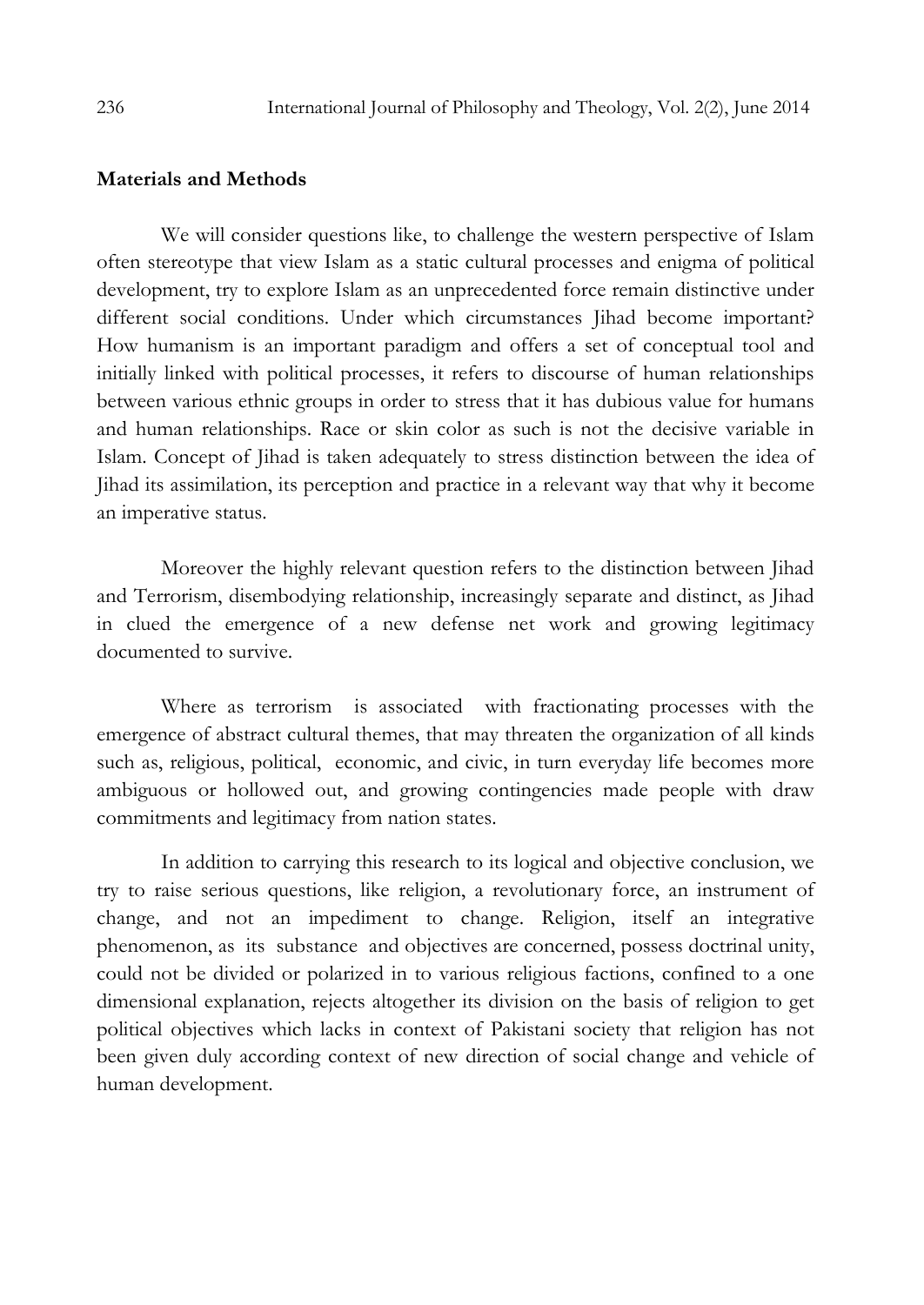## References

- H.E.J. Cowdrey, The genesis of the Crusades, The springs of western ideas of holy war.published in the, THE HOLYWAR, EDITED BY THOMAS PATRIC MURPHY, P.1
- LEnnE,Goodman,Islamic Humanism, reviewed by Ali Caksu, from philosophy East and West. Volume 59, Number1, January 2009.
- George Makdisi ,The rise of humanism in Islam and the West with special reference to Scholasticism, reviewed byAbdul Haq Compier, How Europe came to forget about its Arabic heritage.

Wiki Page.

Ibid

- Stanley j Kahrl, Introduction to The HolyWar, p. 2
- George Makdisi, The rise of Humanism in Islam.
- StanleyJ.Kahrl: Introduction to the Holy War.
- H.j.j. Cowdrey.
- William Stubbs,in his third volume of constitutional history of England published in 1878,cotibuted these amazing comments upon warfare and violence.
- Bernand Lewis,The roots of Muslim outrage,www the at lantic.

```
 Com/magazine/archive/1990/the roots of muslim-rage/304643
```
Stanley Kahrl, p. 2

W. Mont gomery Watt, Islamic conception of the holy war, p.145.

Quranic verse,(2.190/86)

- W.Montgomery Watt,p 145.
- Al Quran, net/muslim/mus10.html.
- Quranic verse,5:32
- Quranic verse(2.190/86.

W.MontgomeryWatt,p. 146

- Dr Liaqut. The battle of Karbala
- George Makdisi, the rise of humanism in classical Islam.

Ibid

http//wwwiranica on line. Org/articles/ebn-Qotayba.

http//wwwbritinica comEBchecked/topic280816/IbnQutaybah.

AlBukhari,sahihAL-AL-Bukhari, Kitab AL\_JIHAD,Hadith NO,3014,P.498

AbuDaud, SunnanAbuDaud kitabAL Jihad HADIT NO,2614. P380

Abu-Yousaf, KitabAL-Khiraj,p:240

- DesideriusErasmus, The prince of humanist by Nicholas Katers, yahoo, yahoo contribution net work, p.1
- Mary AnnWeaver, conversation with the Atlantic Unbound, ww the atlantic, com/post/unbound/book auth/ba990217

Ibid

Jessica Stern, Pakistan,s jihad culture,www.hks Harvard.edu/fs/jstern/Pakistan,html.

MiletBearden, CIA station chief in Pakistan from 9186 to1989.

EqbalAhmad,Jihad international inc;Foreign affairs,(Nov/Dec2002)

Ibid